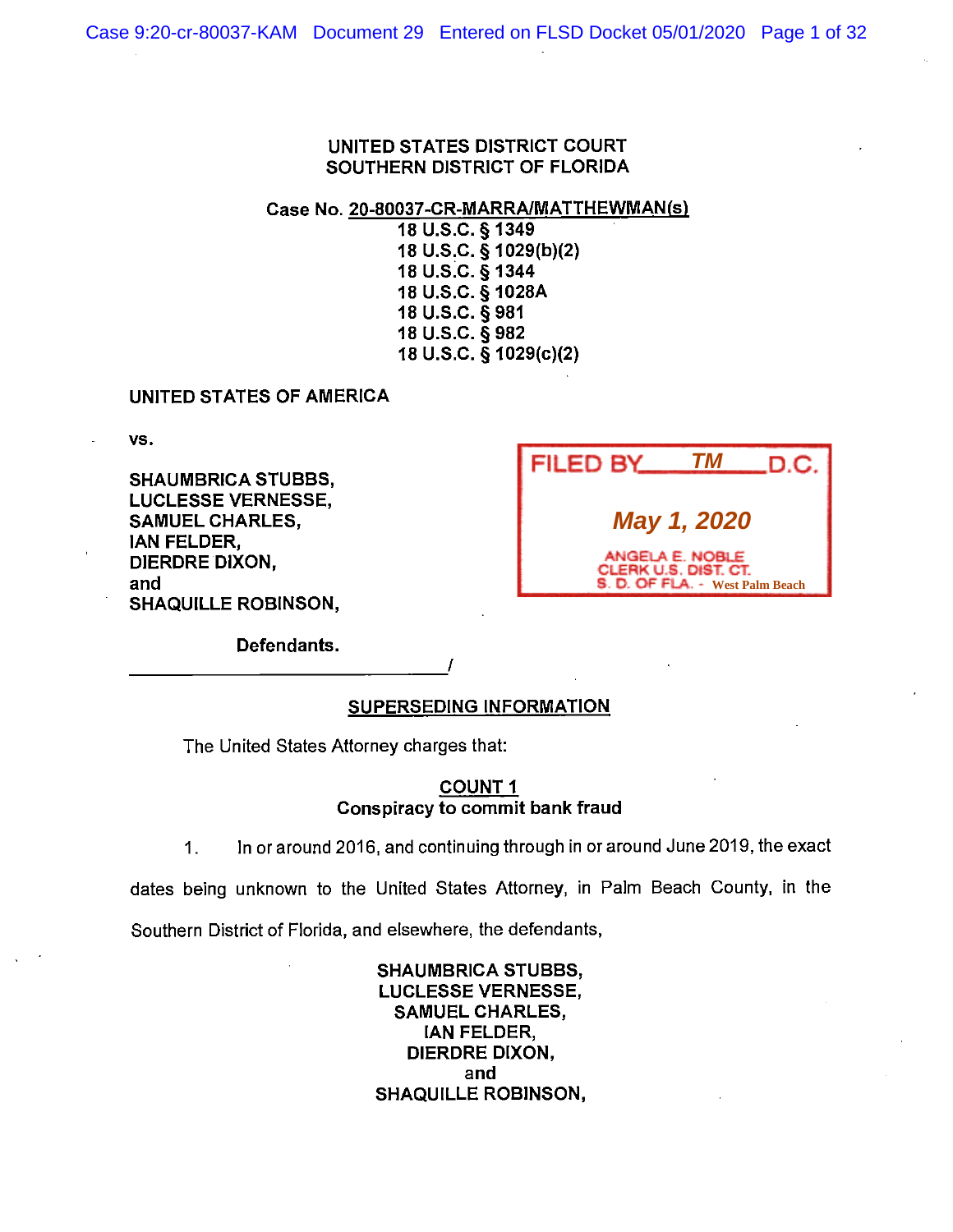did knowingly and willfully combine, conspire, confederate, and agree with each other· and with others known and unknown to the United States Attorney, to knowingly, and with the intent to defraud, execute and cause the execution of a scheme and artifice to defraud federally insured financial institutions, and to obtain any of the moneys, funds, assets, and other property owned by and under the custody and control of said financial institutions, by means of materially false and fraudulent pretenses, representations, and promises, in violation of Title 18, United States Code, Section 1344.

### **Purpose of the Conspiracy**

2. It was the purpose and object of the conspiracy for the defendants to unlawfully enrich themselves by convincing elderly victims to relinquish their bank cards by telling the victims that their accounts had been compromised, promising to replace the compromised cards with new cards, and then using the fraudulently obtained bank cards to withdraw money from the customers' accounts held at federally insured financial institutions, or to make unauthorized purchases using the cards.

#### **Manner and Means of the Conspiracy**

 $\mathfrak{t}$ 

The manner and means by which the defendants and their conspirators sought to accomplish the objects and purpose of the conspiracy included, among other things, the following:

3. From in or around 2016, a female co-conspirator contacted each elderly victim, stated that she was a bank representative from the victim's bank, and that the victim's account had been compromised.

4. The female co-conspirator supplied sufficient information for each victim's account that convinced the victim that the call was legitimate, such as last transaction

2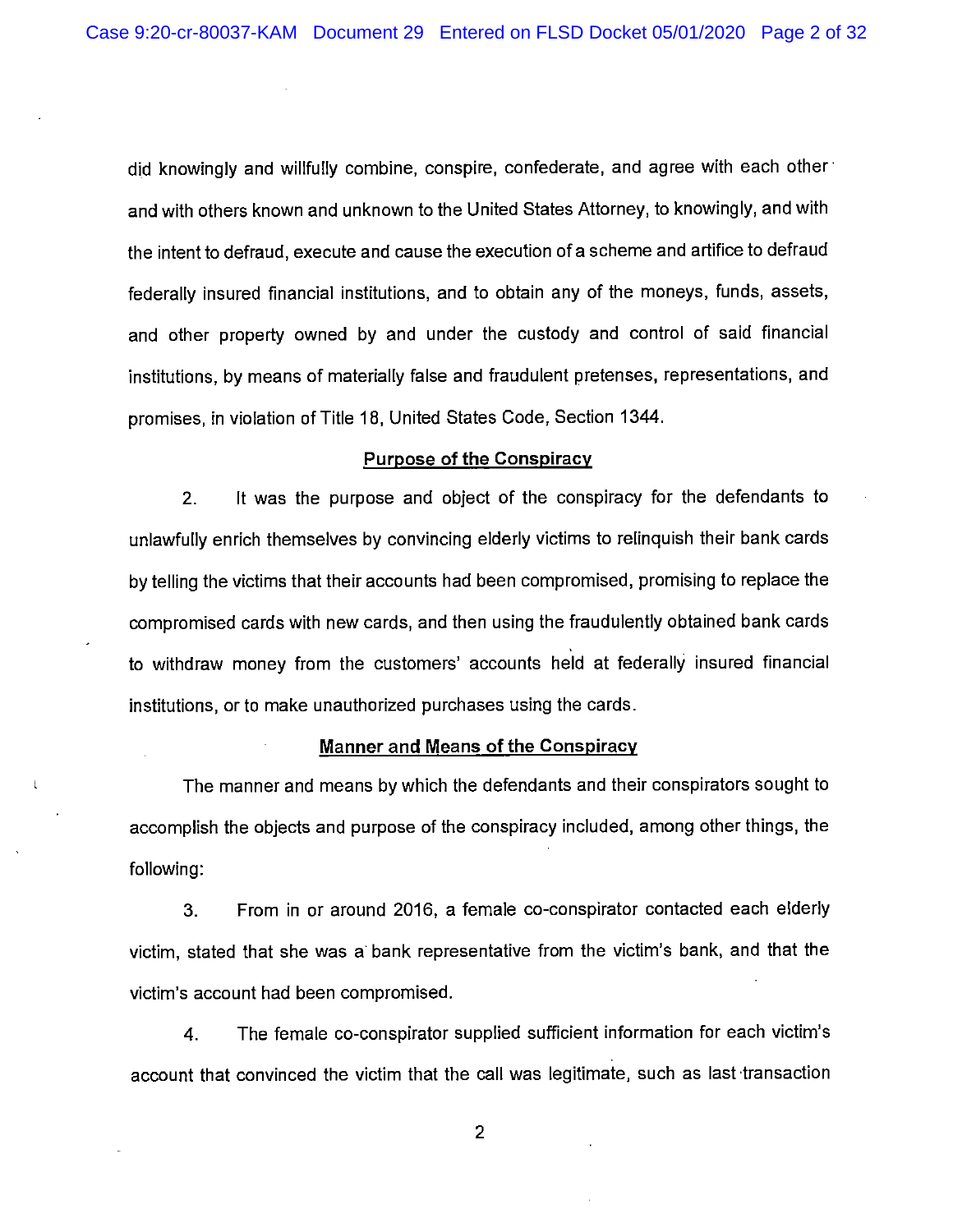information or personal identifying information. The female co-conspirator then offered to send a "bank representative" to the victim's home to retrieve the "compromised" card(s).

5. A person claiming to be a bank representative arrived at the victim's home shortly thereafter, often while the victim was still on the phone with the female coconspirator. The "bank representative" then obtained the victim's "compromised" debit and/or credit card(s) and promised to return with a new uncompromised card. After the "bank representative" obtained the compromised cards, that representative and another co-conspirator then used the cards as quickly as possible, withdrawing cash from automatic teller machines ("ATMs"), purchasing money orders, or otherwise conducting transactions on the accounts.

6. The defendants and their conspiraiors used the fraudulently obtained cards to withdraw a total of more than \$1,000,000 from more than 200 victims who held accounts at federally insured financial institutions, such as Bank of America ("BofA"), JP Morgan Chase ("Chase"), and Wells Fargo ("WF"), without the authorization of the holders of those accounts.

All in violation of Title 18, United States Code, Section 1349.

### **COUNT2 Conspiracy to commit access device fraud**

1. In or around 2016, and continuing through in or around June 2019, the exact dates being unknown to the United States Attorney, in Palm Beach County, in the Southern District of Florida, and elsewhere, the defendants,

> **SHAUMBRICA STUBBS, LUCLESSE VERNESSE, SAMUEL CHARLES, !AN FELDER, DIERDRE DIXON,**

> > 3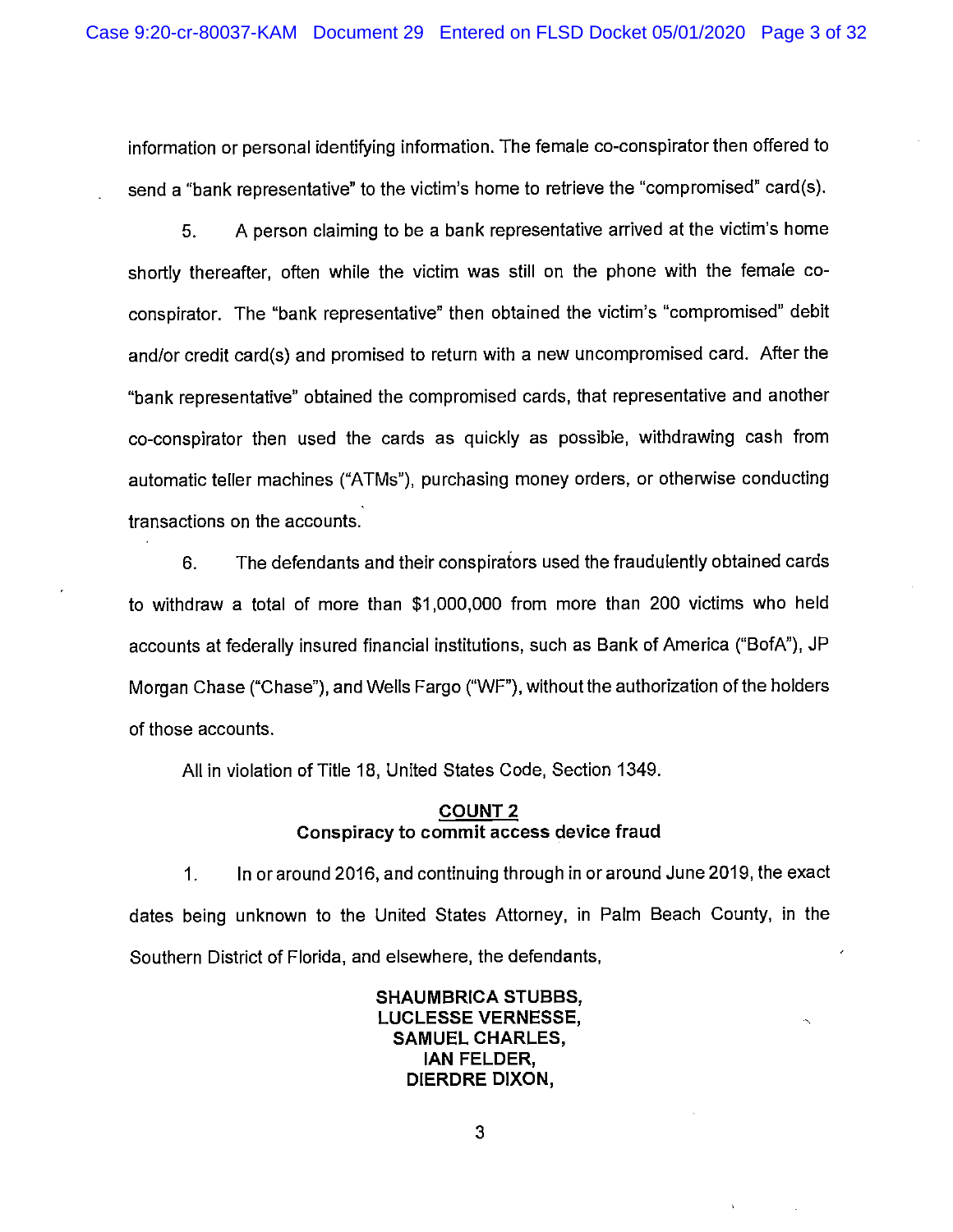#### **and SHAQUILLE ROBINSON,**

did knowingly and willfully combine, conspire, confederate, and agree with each other and with others known and unknown to the United States Attorney, to commit certain offenses against the United States, that is, to knowingly, and with intent to defraud, use one or more unauthorized access devices during any one-year period, and by such conduct did obtain anything of value aggregating \$1,000 or more during that period, said conduct affecting interstate and foreign commerce, in violation of Title 18, United States Code, Section 1029(a)(2).

#### **Purpose of the Conspiracy**

1. Paragraph 2 of Count 1 of this Information is realleged and incorporated by reference as though fully set forth herein to describe the purpose of the conspiracy.

#### **Manner And Means of the Conspiracy**

2. The Manner and Means section of Count 1 of this Superseding Information is realleged and incorporated by reference as though fully set forth herein to describe the manner and means of the conspiracy.

#### **Overt Acts**

In furtherance of the conspiracy, and to accomplish its objects and purpose, the conspirators committed and caused to be committed, in the Southern District of Florida and elsewhere, the following overt acts, among others:

3. On or about February 1, 2017, **LUCLESSE VERNESSE** withdrew funds from an account at a federally insured financial institution using an ATM card and PIN obtained by fraud, without the authorization of the holder of this account.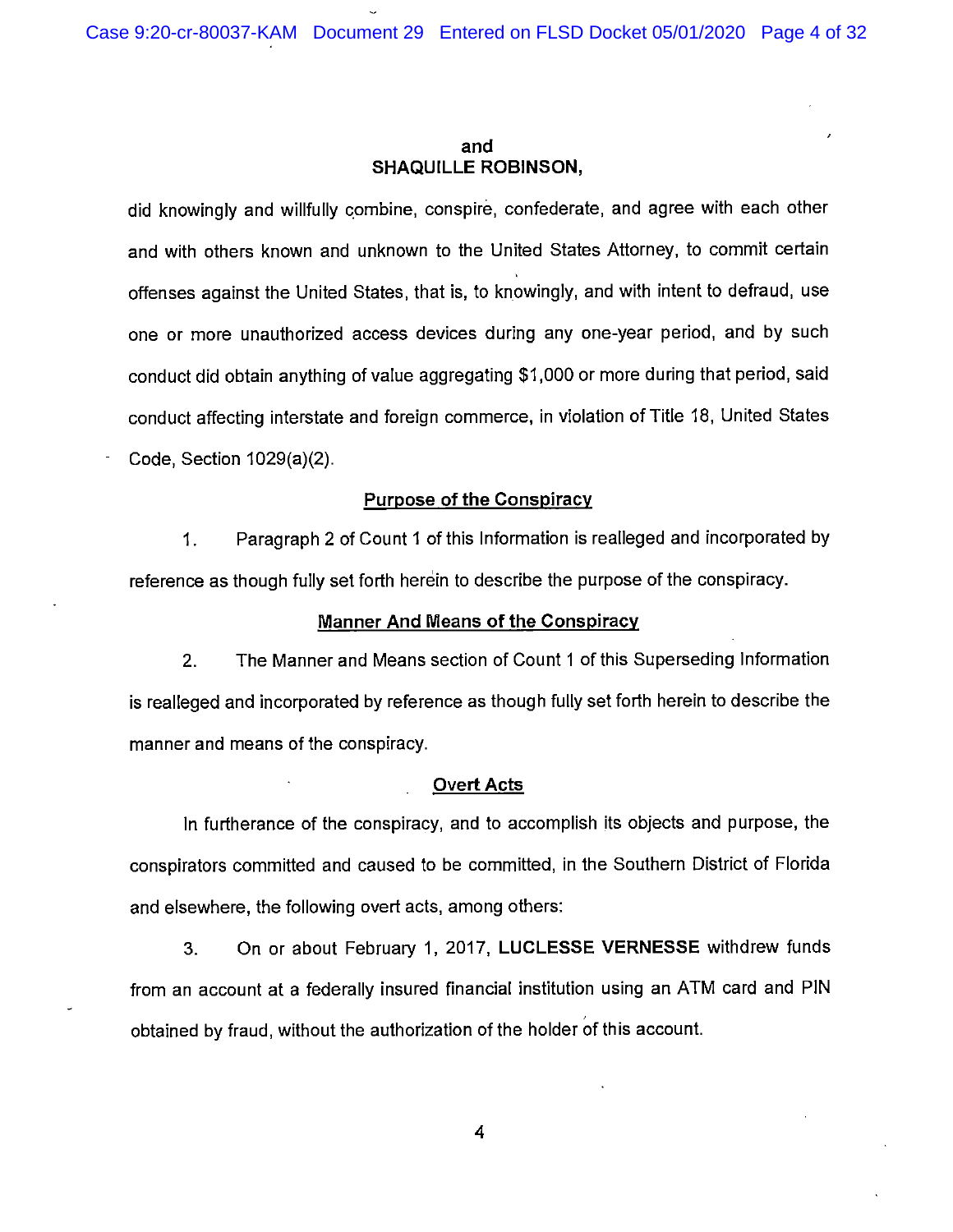**4.** On or about February 1, 2017, **SHAUMBRICA STUBBS** made a purchase using a bank card obtained by fraud,.without the authorization of the holder of the account.

5. On or about October 15, 2017, **LUCLESSE VERNESSE** withdrew funds from an account at federally insured financial institution using an ATM card and PIN obtained by fraud, without the authorization of the holder of this account.

6. On or about October 15, 2017, **SAMUEL CHARLES** made a purchase using a bank card obtained by fraud, without the authorization of the holder of the account.

7. On or about December 27, 2017, **IAN FELDER** withdrew funds from an account at a federally insured financial institution using an ATM card and PIN obtained by fraud, without the authorization of the holder of this account.

8. On or,about December 27, 2017, **IAN FELDER** made a purchase using a bank card obtained by fraud, without the authorization of the holder of the account.

9. On or about February 19, 2018, **LUCLESSE VERNESSE** made a purchase using a bank card obtained by fraud, without the authorization of the holder of the account.

10. On or about February 19, 2018, **SAMUEL CHARLES** made a purchase using a bank card obtained by fraud, without the authorization of the holder of the account.

11. On or about March 21, 2018, **IAN FELDER** withdrew funds from an account at a federally insured financial institution using an ATM card and PIN obtained by fraud, without the authorization of the holder of this account.

12. On or about March 21, 2018, **IAN FELDER** made a purchase using a bank card obtained by fraud, without the authorization of the holder of the account.

5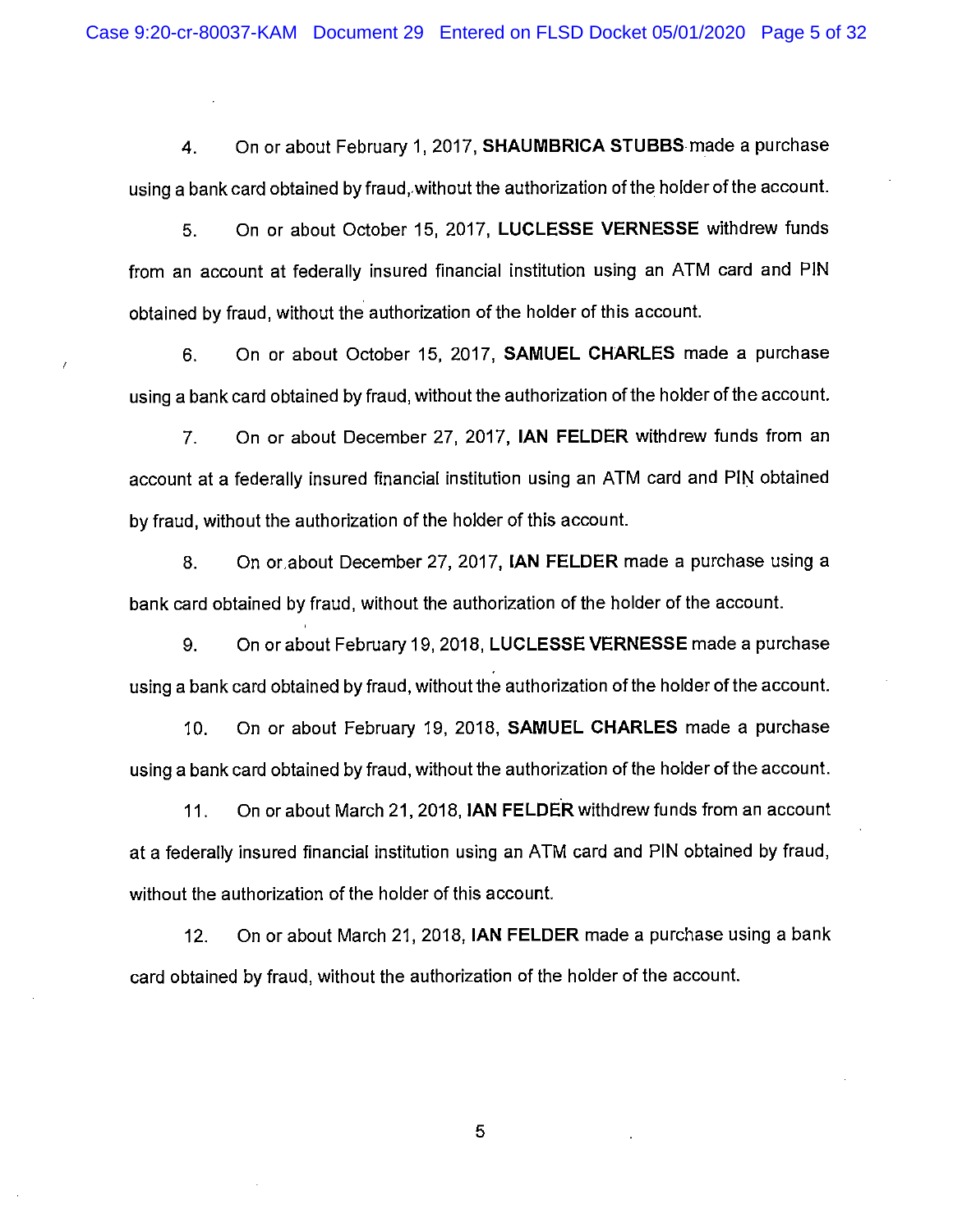13. On or about March 28, 2018, **IAN FELDER** withdrew funds from an account at a federally insured financial institution using an ATM card and PIN obtained by fraud, without the authorization of the holder of this account.

14. On or about April 27, 2018, **LUCLESSE VERNESSE** made a purchase using a bank card obtained by fraud, without the authorization of the holder of the account.

15. On or about June 9, 2018, **SHAUMBRICA STUBBS** withdrew funds from an account at a federally insured financial institution using an ATM card and PIN obtained by fraud, without the authorization of the holder of this account.

16. On or about October 18, 2018, **SHAQUILLE ROBINSON** withdrew funds from an account at a federally insured financial institution using an ATM card and PIN obtained by fraud, without the authorization of the holder of this account.

17. On or about October 18, 2018, **SHAQUILLE ROBINSON** made a purchase using a bank card obtained by fraud, without the authorization of the holder of the account.

18. On or about December 10, 2018, **SHAUMBRICA STUBBS** withdrew funds from an account at a federally insured financial institution using an ATM card and PIN obtained by fraud, without the authorization of the holder of this account.

19. On or about December 10, 2018, **DIERDRE DIXON** made a purchase using a bank card obtained by fraud, without the authorization of the holder of the account.

20. On or about January 29, 2019, **SHAQUILLE ROBINSON** withdrew funds from an account at a federally insured financial institution using an ATM card and PIN obtained by fraud, without the authorization of the holder of this account.

21. On or about January 29, 2019, **DIERDRE DIXON** made a purchase using a bank card obtained by fraud, without the authorization of the holder of the account.

6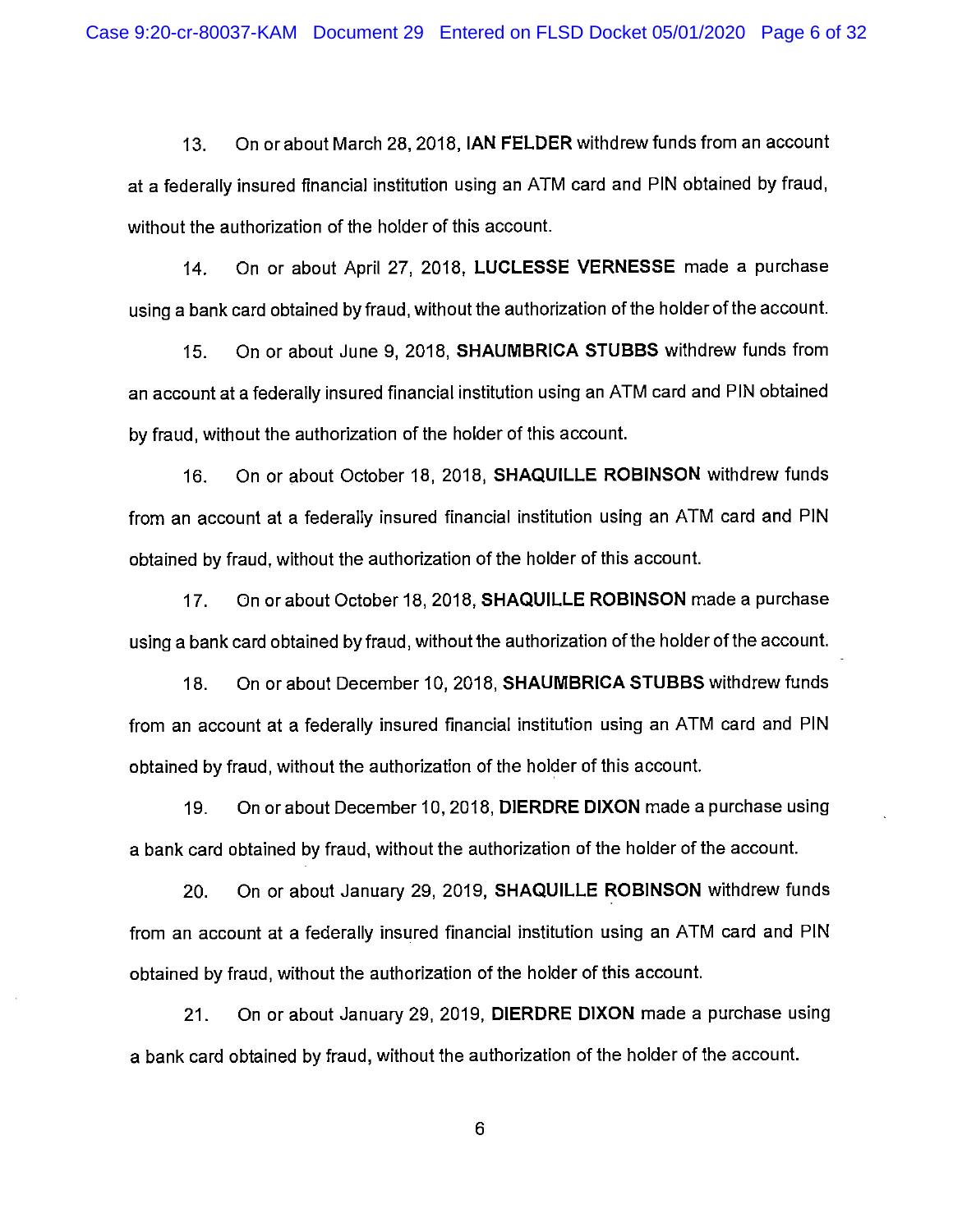22. On or about February 24, 2019, **SHAQUILLE ROBINSON** withdrew funds

from an account at a federally insured financial institution using an ATM card and PIN obtained by fraud, without the authorization of the holder of this account.

23. On or about February 24, 2019, **DIERDRE DIXON** made a purchase using a bank card obtained by fraud, without the authorization of the holder of the account.

All in violation of Title 18, United States Code, Section 1029(b)(2).

#### **COUNTS 3-25 Bank Fraud**

1. In or around 2016, and continuing through in or around June 2019, the exact dates being unknown to the United States Attorney, in Palm Beach County, in the Southern District of Florida, and elsewhere, the defendants,

### **SHAUMBRICA STUBBS, LUCLESSE VERNESSE, SAMUEL CHARLES, JAN FELDER, DIERDRE DIXON, and SHAQUILLE ROBINSON,**

did knowingly and with intent to defraud execute and attempt to execute a scheme and artifice to defraud federally insured financial institutions and to obtain any of the money, funds, assets and other property owned by and under the custody and control of said financial institutions, by means of materially false and fraudulent pretenses, representations, and promises.

# ' **Purpose of the Scheme and Artifice**

2. Paragraph 2 of Count 1 of this Superseding Information is realleged and · incorporated by reference as though fully set forth herein to describe the purpose of the scheme and artifice.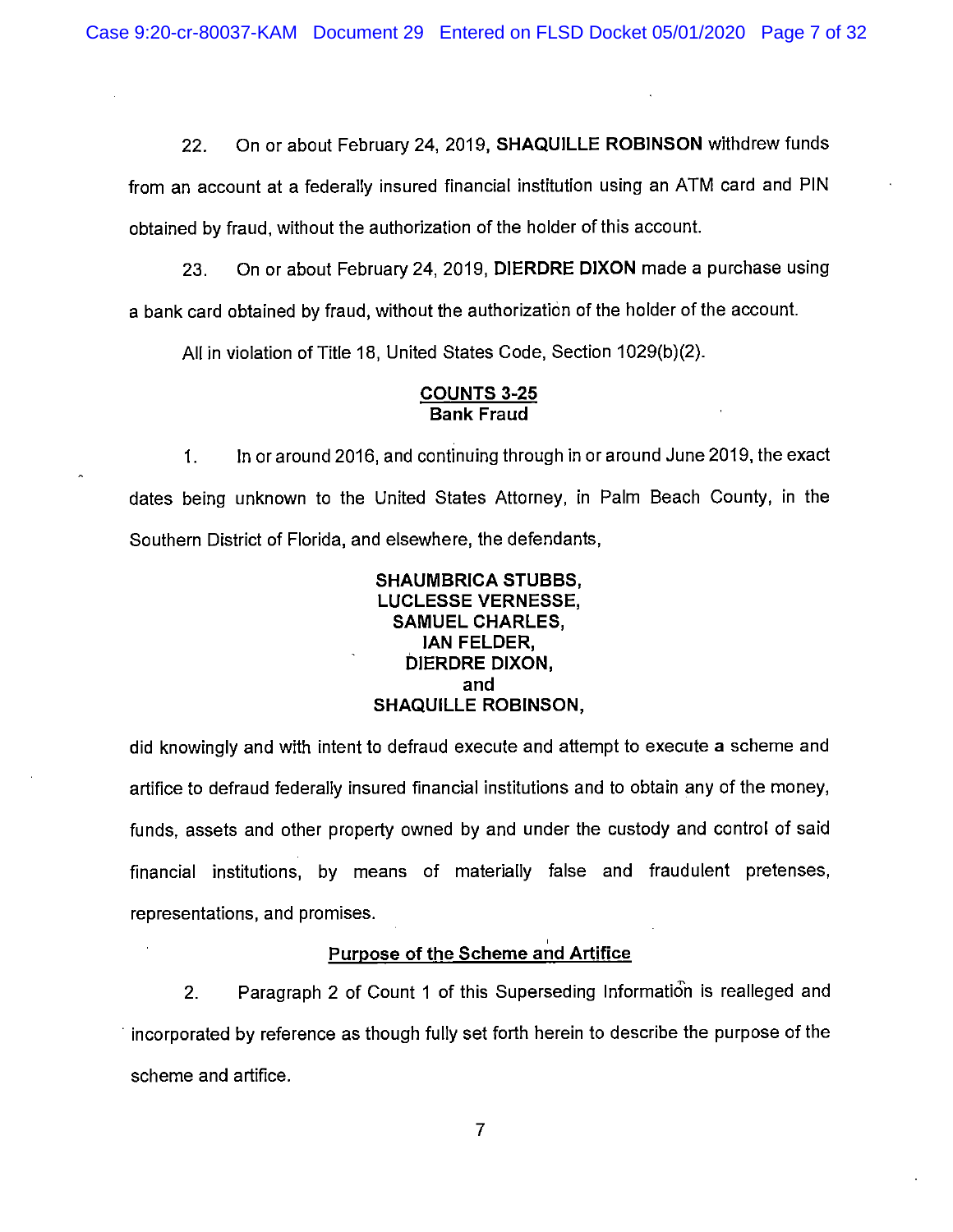#### **Manner and Means**

3. The Manner and Means section of Count 1 of this Superseding Information is realleged and incorporated by reference as though fully set forth herein to describe the manner and means of the scheme and artifice.

# **Acts in Execution and Attempted Execution of the Scheme and Artifice**

4. On or about the dates indicated as to each count below, the indicated defendant did knowingly and with intent to defraud execute and attempt to execute said scheme and artifice by withdrawing and attempting to withdraw the indicated amounts from the indicated accounts, held at federally insured financial institutions, without the  $\epsilon$ authorization of the holders of those accounts:

|                 |                |                   | Account number (last | Approximate |
|-----------------|----------------|-------------------|----------------------|-------------|
| Count           | Date           | Defendant         | four digits)         | amount      |
| 3               | February 1,    | <b>SHAUMBRICA</b> | BofA #7054           | \$1076.78   |
|                 | 2017           | <b>STUBBS</b>     |                      |             |
| 4               | February 1,    | <b>LUCLESSE</b>   | BofA #7054           | \$440.78    |
|                 | 2017           | <b>VERNESSE</b>   |                      |             |
| 5               | February 1,    | <b>LUCLESSE</b>   | BofA #7054           | \$350       |
|                 | 2017           | <b>VERNESSE</b>   |                      |             |
| 6               | October 15.    | <b>LUCLESSE</b>   | Chase #1030          | \$500       |
|                 | 2017           | <b>VERNESSE</b>   |                      |             |
| $\overline{7}$  | October 15,    | <b>SAMUEL</b>     | Chase #1030          | \$1,533.56  |
|                 | 2017           | <b>CHARLES</b>    |                      |             |
| 8               | October 15,    | <b>LUCLESSE</b>   | Chase #5073          | \$1,583.56  |
|                 | 2017           | <b>VERNESSE</b>   |                      |             |
| 9               | December 27,   | <b>IAN FELDER</b> | WF #9608             | \$2,000     |
|                 | 2017           |                   |                      |             |
| 10 <sub>1</sub> | February 19,   | <b>LUCLESSE</b>   | BofA #6208           | \$1,502.67  |
|                 | 2018           | <b>VERNESSE</b>   |                      |             |
| 11              | February 19,   | <b>SAMUEL</b>     | BofA #6208           | \$1,452.67  |
|                 | 2018           | <b>CHARLES</b>    |                      |             |
| 12 <sub>1</sub> | March 21, 2018 | <b>IAN FELDER</b> | Chase #4510          | \$1,700     |
|                 |                |                   |                      |             |
| 13 <sub>1</sub> | March 21, 2018 | <b>IAN FELDER</b> | Chase #4510          | \$2,000     |
|                 |                |                   |                      |             |
| 14              | March 28, 2018 | <b>JAN FELDER</b> | Chase #8497          | \$2,640     |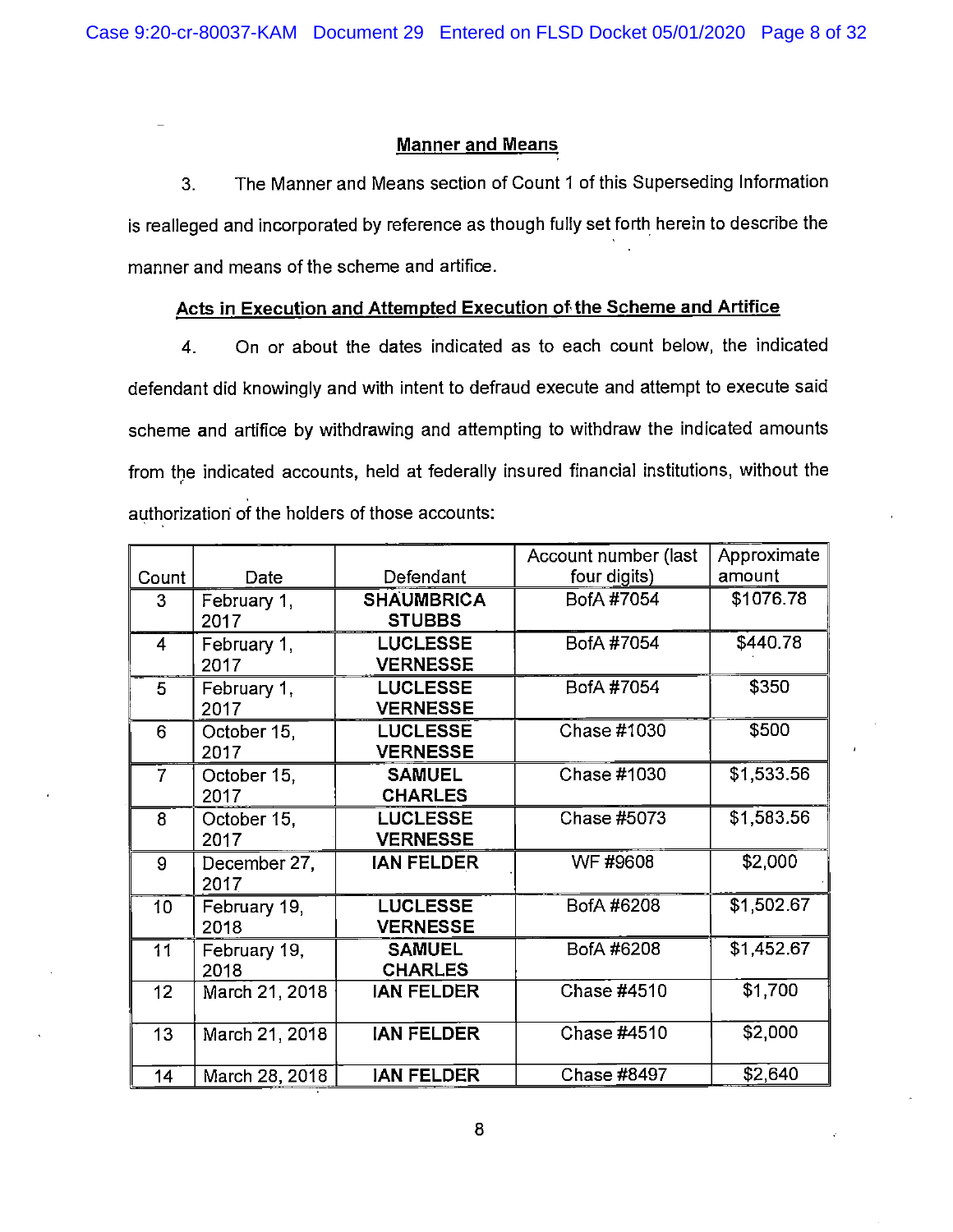|                 |                |                      | Account number (last | Approximate |
|-----------------|----------------|----------------------|----------------------|-------------|
| Count           | Date           | Defendant            | four digits)         | amount      |
| 15 <sub>1</sub> | April 27, 2018 | <b>LUCLESSE</b>      | <b>WF #4122</b>      | \$1,653.56  |
|                 |                | <b>VERNESSE</b>      |                      |             |
| 16              | June 9, 2018   | <b>SHAUMBRICA</b>    | Chase #5436          | \$3,000     |
|                 |                | <b>STUBBS</b>        |                      |             |
| 17              | October 18.    | <b>SHAQUILLE</b>     | WF #3266             | \$2,000     |
|                 | 2018           | <b>ROBINSON</b>      |                      |             |
| 18              | December 10,   | <b>SHAUMBRICA</b>    | BofA #0351           | \$600       |
|                 | 2018           | <b>STUBBS</b>        |                      |             |
| 19              | December 10,   | <b>DIERDRE DIXON</b> | BofA #0351           | \$1502.67   |
|                 | 2018           |                      |                      |             |
| 20              | January 29,    | <b>DIERDRE DIXON</b> | BofA #1018           | \$1502.67   |
|                 | 2019           |                      |                      |             |
| 21              | January 29,    | <b>DIERDRE DIXON</b> | BofA #1018           | \$1,001.78  |
|                 | 2019           |                      |                      |             |
| 22              | January 29,    | <b>SHAQUILLE</b>     | BofA #1018           | \$600       |
|                 | 2019           | <b>ROBINSON</b>      |                      |             |
| 23              | February 24,   | <b>DIERDRE DIXON</b> | BofA #1705           | \$1,184.55  |
|                 | 2019           |                      |                      |             |
| 24              | February 24,   | <b>SHAQUILLE</b>     | BofA #0887           | \$400       |
|                 | 2019           | <b>ROBINSON</b>      |                      |             |
| 25              | February 24,   | <b>SHAQUILLE</b>     | BofA #0887           | \$600       |
|                 | 2019           | <b>ROBINSON</b>      |                      |             |

In violation of Title 18, United States Code, Sections 1344 and 2.

# **COUNT 26 Access Device Fraud**

Beginning on or about February 1, 2017 and continuing through on or about December 10, 2018, in Palm Beach County, in the Southern District of Florida, and elsewhere, the defendant,

### **SHAUMBRICA STUBBS,**

did knowingly and with intent to defraud, use one or more unauthorized access devices, during a one-year period, and by such conduct did obtain anything of value aggregating \$1,000 or more during that period, said conduct affecting interstate and foreign commerce, in violation of Title 18, United States Code, Sections 1029(a)(2) and 2.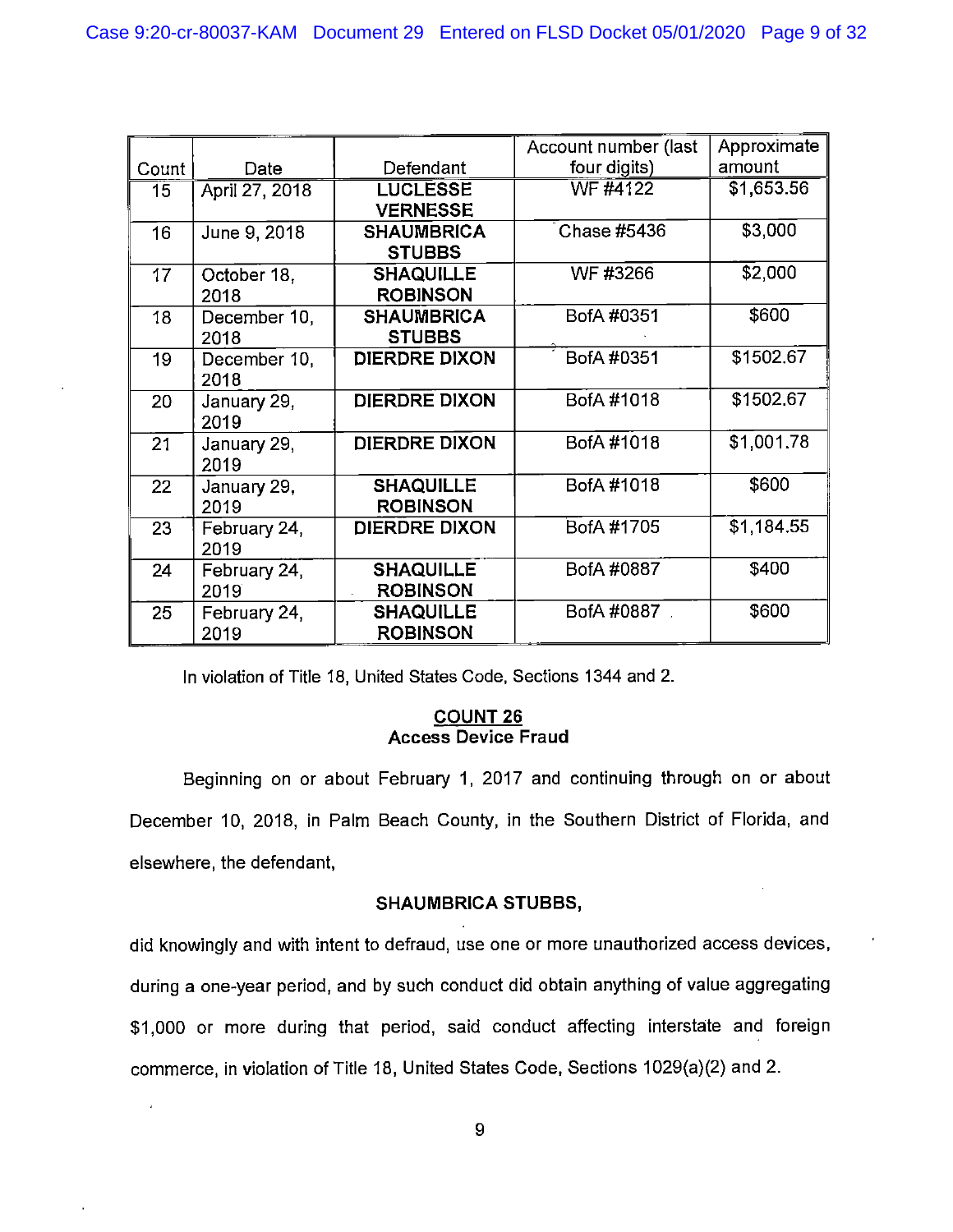#### **COUNT 27 Access Device Fraud**

Beginning on or about February 1, 2017 and continuing through on or about April 27, 2018, in Palm Beach County, in the Southern District of Florida, and elsewhere, the defendant,

#### **LUCLESSE VERNESSE,**

did knowingly and with intent to defraud, use one or more unauthorized access devices, during a one-year period, and by such conduct did obtain anything of value aggregating \$1,000 or more during that period, said conduct affecting interstate and foreign commerce, in violation of Title 18, United States Code, Sections 1029(a)(2) and 2.

#### **COUNT 28 Access Device Fraud**

From on or about October 15, 2017 through on or about February 19, 2018, in Palm Beach County, in the Southern District of Florida, and elsewhere, the defendant,

# **SAMUEL CHARLES,**

did knowingly and with intent to defraud, use one or more unauthorized access devices, during any one-year period, and by such conduct did obtain anything of value aggregating \$1,000 or more during that period, said conduct affecting interstate and foreign commerce, in violation of Title 18, United States Code, Sections 1029(a)(2) and 2.

#### **COUNT 29 Access Device Fraud**

From on or about December 27, 2017 through on or about March 28, 2018, in Palm Beach County, in the Southern District of Florida, and elsewhere, the defendant,

### **IAN FELDER,**

did knowingly and with intent to defraud, use one or more unauthorized access devices,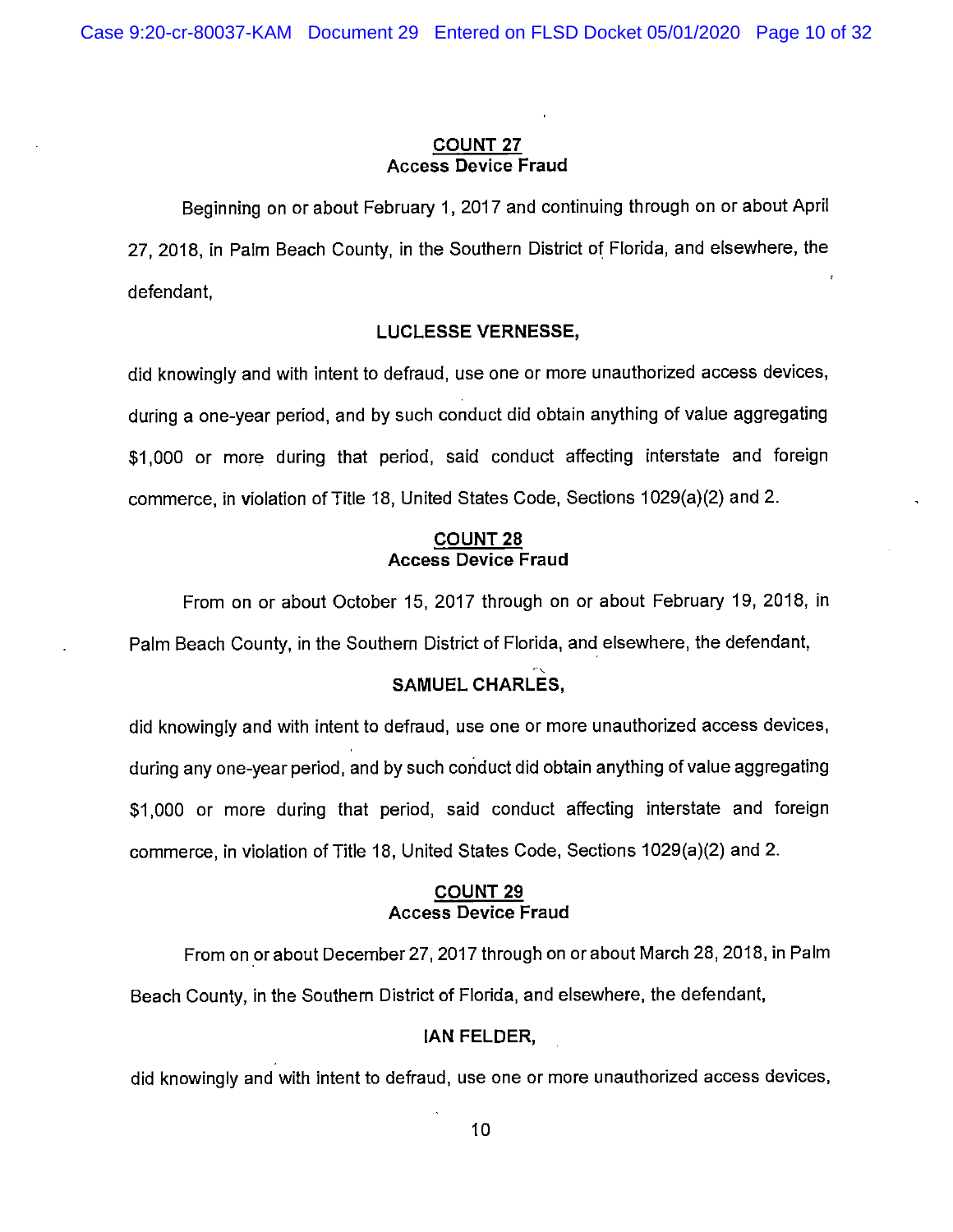during any one-year period, and by such conduct did obtain anything of value aggregating \$1,000 or more during that period, said conduct affecting interstate and foreign commerce, in violation of Title 18, United States Code, Sections 1029(a)(2) and 2.

### **COUNT 30 Access Device Fraud**

From on or about December 10, 2018 through on or about February 24, 2019, in Palm Beach County, in the Southern District of Florida, and elsewhere, the defendant,

#### **DIERDRE DIXON,**

did knowingly and with intent to defraud, use one or more unauthorized access devices, during any one-year period, and by such conduct did obtain anything of value aggregating \$1,000 or more during that period, said conduct affecting interstate and foreign commerce, in violation of Title 18, United States Code, Sections 1029(a)(2) and 2.

#### **COUNT 31 Access Device Fraud**

From on or about October 18, 2018 through on or about February 24, 2019, in Palm Beach County, in the Southern District of Florida, and elsewhere, the defendant,

#### **SHAQUILLE ROBINSON,**

did knowingly and with intent to defraud, use one or more unauthorized access devices, during any one-year period, and by such conduct did obtain anything of value aggregating \$1,000 or more during that period, said conduct affecting interstate and foreign commerce, in violation of Title 18, United, States Code, Sections 1029(a)(2) and 2.

#### **COUNTS 32-54 Aggravated Identity Theft**

On or about the dates indicated as to each count below, in Palm Beach County, in the Southern District of Florida, the defendants,

11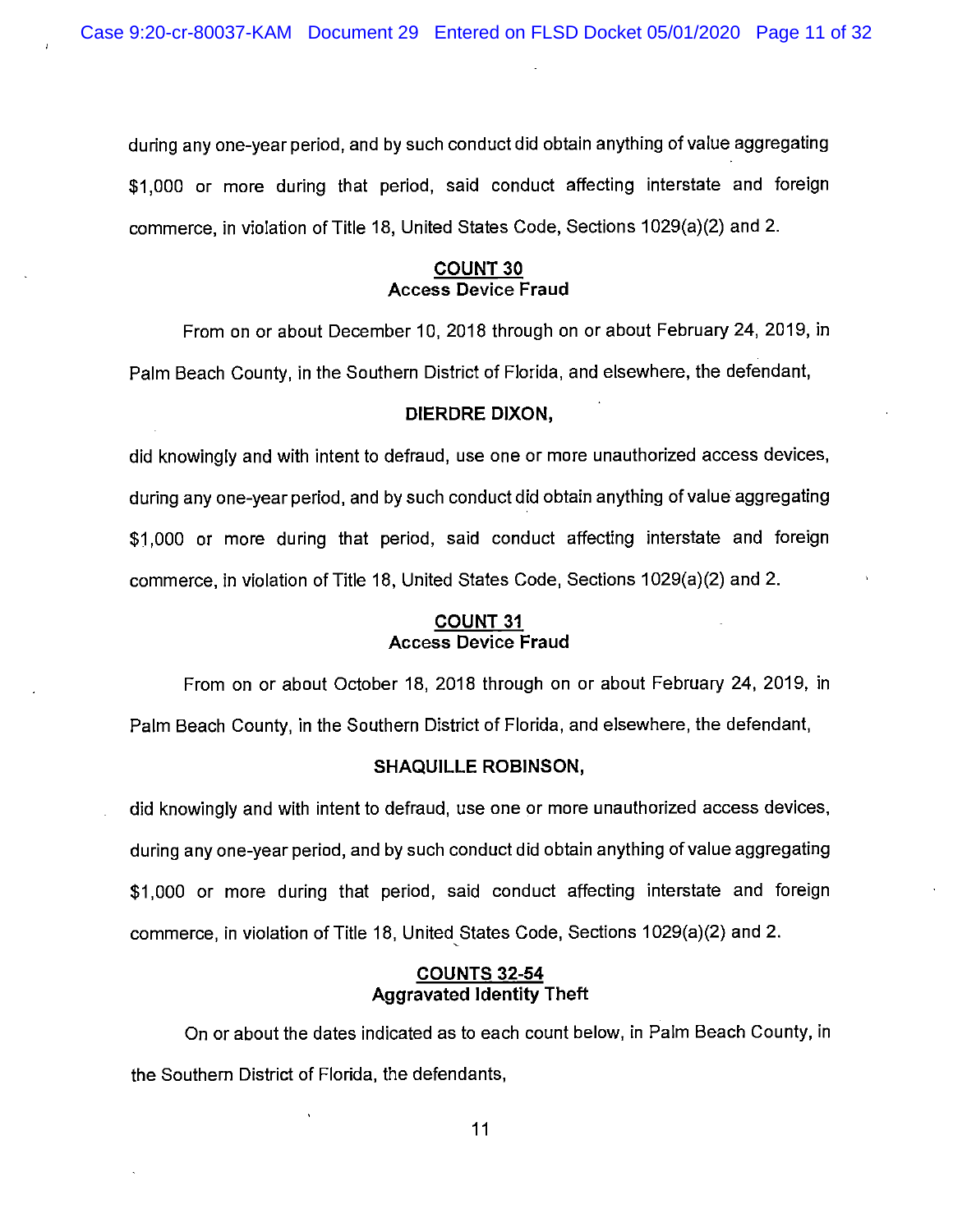### **SHAUMBRICA STUBBS, LUCLESSE VERNESSE, SAMUEL CHARLES, IAN FELDER, DIERDRE DIXON, and SHAQUILLE ROBINSON,**

as further indicated in each count below, during and in relation to a felony violation of Title 18, United States Code Section 1344, that is, bank fraud, and during and in relation to a felony violation of Title 18, United States Code, Section 1029(a)(2), that is, access device r fraud, did knowingly possess and use, without lawful authority, a means of identification of another person, as follows:

|       | Approximate |                   | Means of Identification and            |
|-------|-------------|-------------------|----------------------------------------|
| Count | Date        | Defendant         | <b>Approximate Transaction Amount</b>  |
| 32    | February 1, | <b>SHAUMBRICA</b> | Use of debit card ending in 6643, in   |
|       | 2017        | <b>STUBBS</b>     | the name of E.K., at a Publix store in |
|       |             |                   | Broward County, to purchase money      |
|       |             |                   | orders totaling \$1076.78.             |
| 33    | February 1, | <b>LUCLESSE</b>   | Use of debit card ending in 6643, in   |
|       | 2017        | <b>VERNESSE</b>   | the name of E.K., at a Winn Dixie      |
|       |             |                   | store in Broward County, to purchase   |
|       |             |                   | a money order totaling \$440.78.       |
| 34    | February 1, | <b>LUCLESSE</b>   | Use of debit card ending in 6643, in   |
|       | 2017        | <b>VERNESSE</b>   | the name of E.K., at a Winn Dixie      |
|       |             |                   | store in Broward County, to purchase   |
|       |             |                   | a money order totaling \$350.          |
| 35    | October 15, | <b>LUCLESSE</b>   | Use of debit card ending in 5877 in    |
|       | 2017        | <b>VERNESSE</b>   | the name of D.J., at a JP Morgan       |
|       |             |                   | Chase Bank ATM in Broward County       |
|       |             |                   | to acquire \$500 in cash.              |
| 36    | October 15, | <b>SAMUEL</b>     | Use of debit card ending in 3277, in   |
|       | 2017        | <b>CHARLES</b>    | the name of D.J., at a Publix store in |
|       |             |                   | Broward County, to purchase money      |
|       |             |                   | orders totaling \$1,533.56.            |
| 37    | October 15, | <b>LUCLESSE</b>   | Use of debit card ending in 5877, in   |
|       | 2017        | <b>VERNESSE</b>   | the name of D.J., at a Publix store in |
|       |             |                   | Broward County, to purchase money      |
|       |             |                   | orders totaling \$1583.56.             |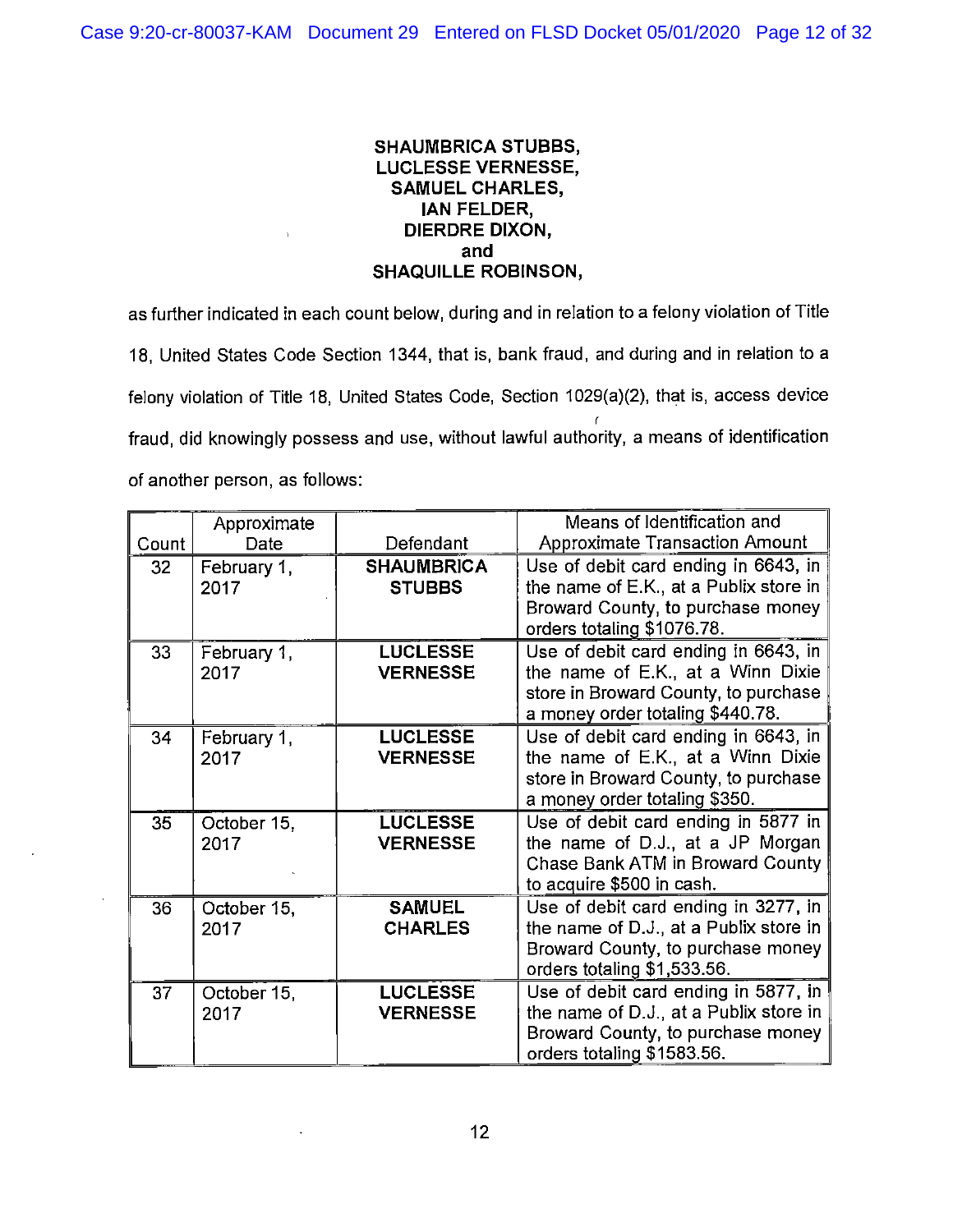| Means of Identification and<br>Approximate<br><b>Approximate Transaction Amount</b><br>Defendant<br>Count<br>Date<br>Use of debit card ending in 9026 in<br><b>IAN FELDER</b><br>38<br>December 27,<br>the name of E.B., at a Wells Fargo<br>2017<br>Bank ATM in Palm Beach County to<br>acquire \$2,000 in cash.<br>Use of debit card ending in 3790, in<br><b>LUCLESSE</b><br>February 19,<br>39<br>the name of E.W., at a Publix store in<br><b>VERNESSE</b><br>2018 |  |
|-------------------------------------------------------------------------------------------------------------------------------------------------------------------------------------------------------------------------------------------------------------------------------------------------------------------------------------------------------------------------------------------------------------------------------------------------------------------------|--|
|                                                                                                                                                                                                                                                                                                                                                                                                                                                                         |  |
|                                                                                                                                                                                                                                                                                                                                                                                                                                                                         |  |
|                                                                                                                                                                                                                                                                                                                                                                                                                                                                         |  |
|                                                                                                                                                                                                                                                                                                                                                                                                                                                                         |  |
|                                                                                                                                                                                                                                                                                                                                                                                                                                                                         |  |
|                                                                                                                                                                                                                                                                                                                                                                                                                                                                         |  |
|                                                                                                                                                                                                                                                                                                                                                                                                                                                                         |  |
| Palm Beach County, to purchase                                                                                                                                                                                                                                                                                                                                                                                                                                          |  |
| money orders totaling \$1,583.56.                                                                                                                                                                                                                                                                                                                                                                                                                                       |  |
| Use of debit card ending in 9719, in<br><b>SAMUEL</b><br>40<br>February 19,                                                                                                                                                                                                                                                                                                                                                                                             |  |
| the name of M.W., at a Publix store in<br><b>CHARLES</b><br>2018                                                                                                                                                                                                                                                                                                                                                                                                        |  |
| Palm Beach County, to purchase                                                                                                                                                                                                                                                                                                                                                                                                                                          |  |
| money orders totaling \$1,452.67.                                                                                                                                                                                                                                                                                                                                                                                                                                       |  |
| Use of debit card ending in 1960 in<br><b>IAN FELDER</b><br>March 21, 2018<br>41                                                                                                                                                                                                                                                                                                                                                                                        |  |
| the name of M.L., at a JP Morgan                                                                                                                                                                                                                                                                                                                                                                                                                                        |  |
| Chase Bank ATM in Palm Beach                                                                                                                                                                                                                                                                                                                                                                                                                                            |  |
| County to acquire \$1,700 in cash.                                                                                                                                                                                                                                                                                                                                                                                                                                      |  |
| Use of debit card ending in 8365 in<br><b>JAN FELDER</b><br>March 21, 2018<br>42<br>the name of M.L., at a Wells Fargo                                                                                                                                                                                                                                                                                                                                                  |  |
| Bank ATM in Palm Beach County to                                                                                                                                                                                                                                                                                                                                                                                                                                        |  |
| acquire \$2,000 in cash.                                                                                                                                                                                                                                                                                                                                                                                                                                                |  |
| Use of debit card ending in 7793 in<br><b>JAN FELDER</b><br>43<br>March 28, 2018                                                                                                                                                                                                                                                                                                                                                                                        |  |
| the name of F.F., at a JP Morgan                                                                                                                                                                                                                                                                                                                                                                                                                                        |  |
| Chase Bank ATM in Palm Beach                                                                                                                                                                                                                                                                                                                                                                                                                                            |  |
| County to acquire \$2,640 in cash.                                                                                                                                                                                                                                                                                                                                                                                                                                      |  |
| Use of debit card ending in 0115, in<br><b>LUCLESSE</b><br>April 27, 2018<br>44                                                                                                                                                                                                                                                                                                                                                                                         |  |
| the name of R.M., at a Publix store in<br><b>VERNESSE</b>                                                                                                                                                                                                                                                                                                                                                                                                               |  |
| Palm Beach County, to purchase                                                                                                                                                                                                                                                                                                                                                                                                                                          |  |
| money orders totaling \$1,653.56.                                                                                                                                                                                                                                                                                                                                                                                                                                       |  |
| Use of debit card ending in 2739 in<br><b>SHAUMBRICA</b><br>June 9, 2018<br>45                                                                                                                                                                                                                                                                                                                                                                                          |  |
| the name of P.P., at a JP Morgan<br><b>STUBBS</b>                                                                                                                                                                                                                                                                                                                                                                                                                       |  |
| Chase Bank ATM in Palm Beach                                                                                                                                                                                                                                                                                                                                                                                                                                            |  |
| County to acquire \$3,000 in cash.                                                                                                                                                                                                                                                                                                                                                                                                                                      |  |
| Use of debit card ending in 4042 in<br><b>SHAQUILLE</b><br>46<br>October 18,                                                                                                                                                                                                                                                                                                                                                                                            |  |
| the name of J.G., at a Wells Fargo<br><b>ROBINSON</b><br>2018                                                                                                                                                                                                                                                                                                                                                                                                           |  |
| Bank ATM in Palm Beach County to                                                                                                                                                                                                                                                                                                                                                                                                                                        |  |
| acquire \$2,000 in cash.<br>Use of debit card ending in 4598 in<br><b>SHAUMBRICA</b><br>47                                                                                                                                                                                                                                                                                                                                                                              |  |
| December 10,<br>the name of B.B., at a Bank of<br><b>STUBBS</b><br>2018                                                                                                                                                                                                                                                                                                                                                                                                 |  |
| America ATM in Palm Beach County                                                                                                                                                                                                                                                                                                                                                                                                                                        |  |
| to acquire \$600 in cash.                                                                                                                                                                                                                                                                                                                                                                                                                                               |  |
| Use of debit card ending in 4598, in<br><b>DIERDRE DIXON</b><br>48<br>December 10,                                                                                                                                                                                                                                                                                                                                                                                      |  |
| the name of B.B., at a Publix store in<br>2018                                                                                                                                                                                                                                                                                                                                                                                                                          |  |
| Palm Beach County, to purchase                                                                                                                                                                                                                                                                                                                                                                                                                                          |  |
| money orders totaling \$1,502.67.                                                                                                                                                                                                                                                                                                                                                                                                                                       |  |

 $\bar{\mathcal{A}}$ 

 $\sim$ 

 $\downarrow$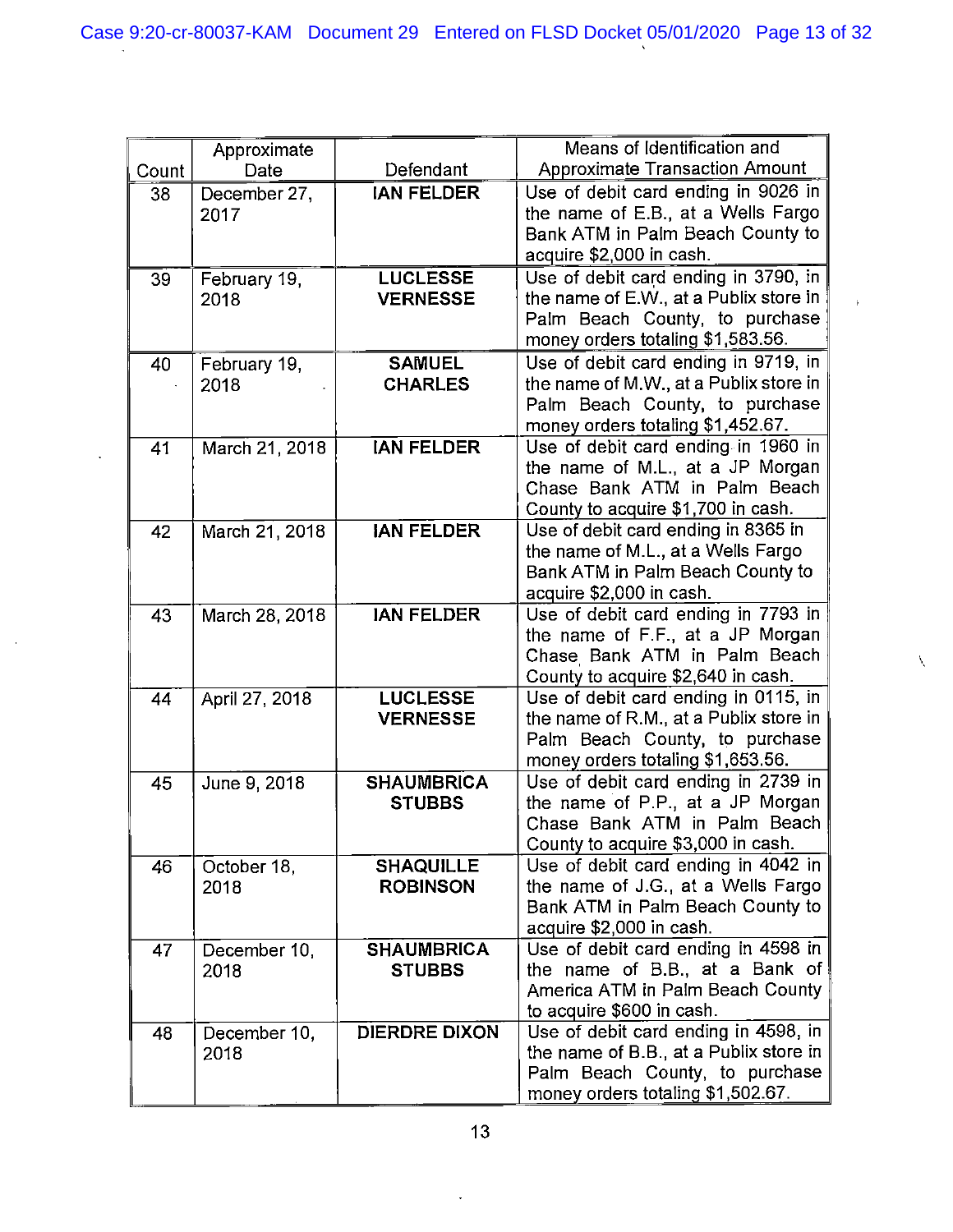|       | Approximate  |                      | Means of Identification and            |
|-------|--------------|----------------------|----------------------------------------|
| Count | Date         | Defendant            | <b>Approximate Transaction Amount</b>  |
| 49    | January 29,  | <b>DIERDRE DIXON</b> | Use of debit card ending in 3521, in   |
|       | 2019         |                      | the name of R.S., at a Publix store in |
|       |              |                      | Palm Beach County, to purchase         |
|       |              |                      | money orders totaling \$1,502.67.      |
| 50    | January 29,  | <b>DIERDRE DIXON</b> | Use of debit card ending in 3521, in   |
|       | 2019         |                      | the name of R.S., at a Publix store in |
|       |              |                      | Palm Beach County, to purchase         |
|       |              |                      | money orders totaling \$1,001.78.      |
| 51    | January 29,  | <b>SHAQUILLE</b>     | Use of debit card ending in 3521 in    |
|       | 2019         | <b>ROBINSON</b>      | the name of R.S., at a Bank of         |
|       |              |                      | America ATM in Palm Beach County       |
|       |              |                      | to acquire \$600 in cash.              |
| 52    | February 24, | <b>DIERDRE DIXON</b> | Use of a credit card ending in 1040    |
|       | 2019         |                      | in the name of D.R. at a Best Buy in   |
|       |              |                      | Palm Beach County to purchase          |
|       |              |                      | \$1,184.55 worth of goods.             |
| 53    | February 24, | <b>SHAQUILLE</b>     | Use of debit card ending in 3324 in    |
|       | 2019         | <b>ROBINSON</b>      | the name of D.R., at a Bank of         |
|       |              |                      | America ATM in Palm Beach County       |
|       |              |                      | to acquire \$400 in cash.              |
| 54    | February 24, | <b>SHAQUILLE</b>     | Use of debit card ending in 3324 in    |
|       | 2019         | <b>ROBINSON</b>      | the name of D.R., at a Bank of         |
|       |              |                      | America ATM in Palm Beach County       |
|       |              |                      | to acquire \$600 in cash.              |

In violation of Title 18, United States Code, Sections 1028A(a)(1) and 2.

### **FORFEITURE ALLEGATIONS**

1. The allegations of this Superseding Information are hereby re-alleged and by this reference fully incorporated herein for the purpose of alleging forfeiture to the United States of America of certain property in which the defendants, **SHAUMBRICA STUBBS, LUCLESSE VERNESSE, SAMUEL CHARLES, IAN FELDER, DIERDRE DIXON,** and **SHAQUILLE ROBINSON** have an interest.

2. Upon conviction of a violation of Title 18, United States Code, Section 1344 or a conspiracy to commit such violation, as alleged in this Superseding Information, the defendants shall forfeit to the United States any right, title and interest to the United States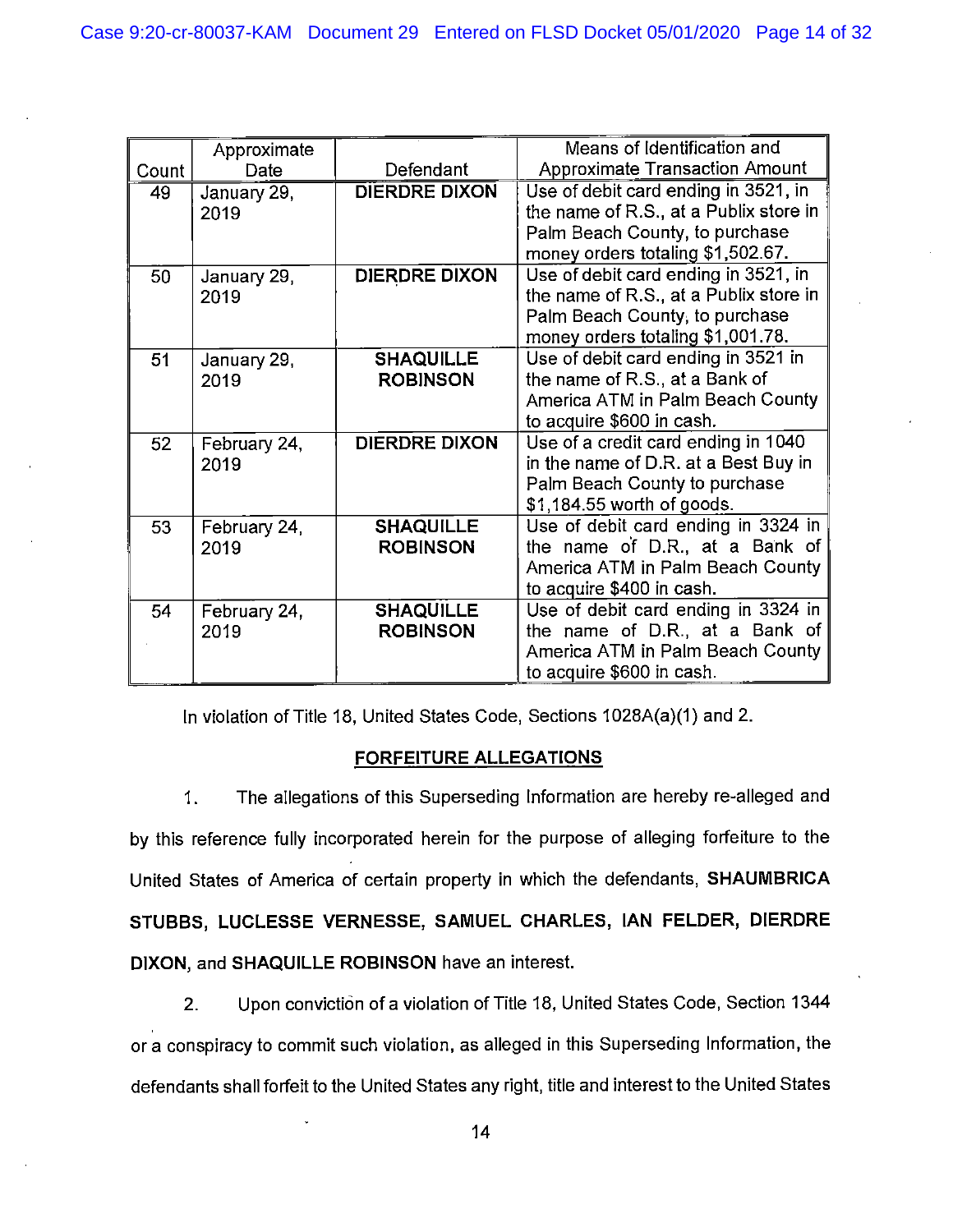in any property constituting, or derived from, proceeds obtained directly or indirectly as the result of such offense, pursuant to Title 18, United States Code, Section 982(a)(2)(A).

3. Upon conviction of a violation of Title 18, United States Code, Section 1029, as alleged in this Superseding Information, the defendants shall forfeit to the United States (a) any property constituting, or derived from, proceeds obtained, directly or indirectly, as the result of such offense, pursuant to Title 18, United States Code, Section 982(a)(2)(B); and (b) any personal property used, or intended to be used, to commit such offense, pursuant to Title 18, United States Code, Section 1029(c)(1)(C).

All pursuant to Title 18, United States Code, Sections 982(a)(2)(A), and 1029(c)(1 )(C) and the pro'cedures set forth at Title 21, United States Code, Section 853, as made applicable by Title 18, United States Code, Sections 982(b)(1) and 1029(c)(2).

**ORSHAN** 

STATES ATTORNEY

OSBORNE ASSISTANT UNITED STATES ATTORNEY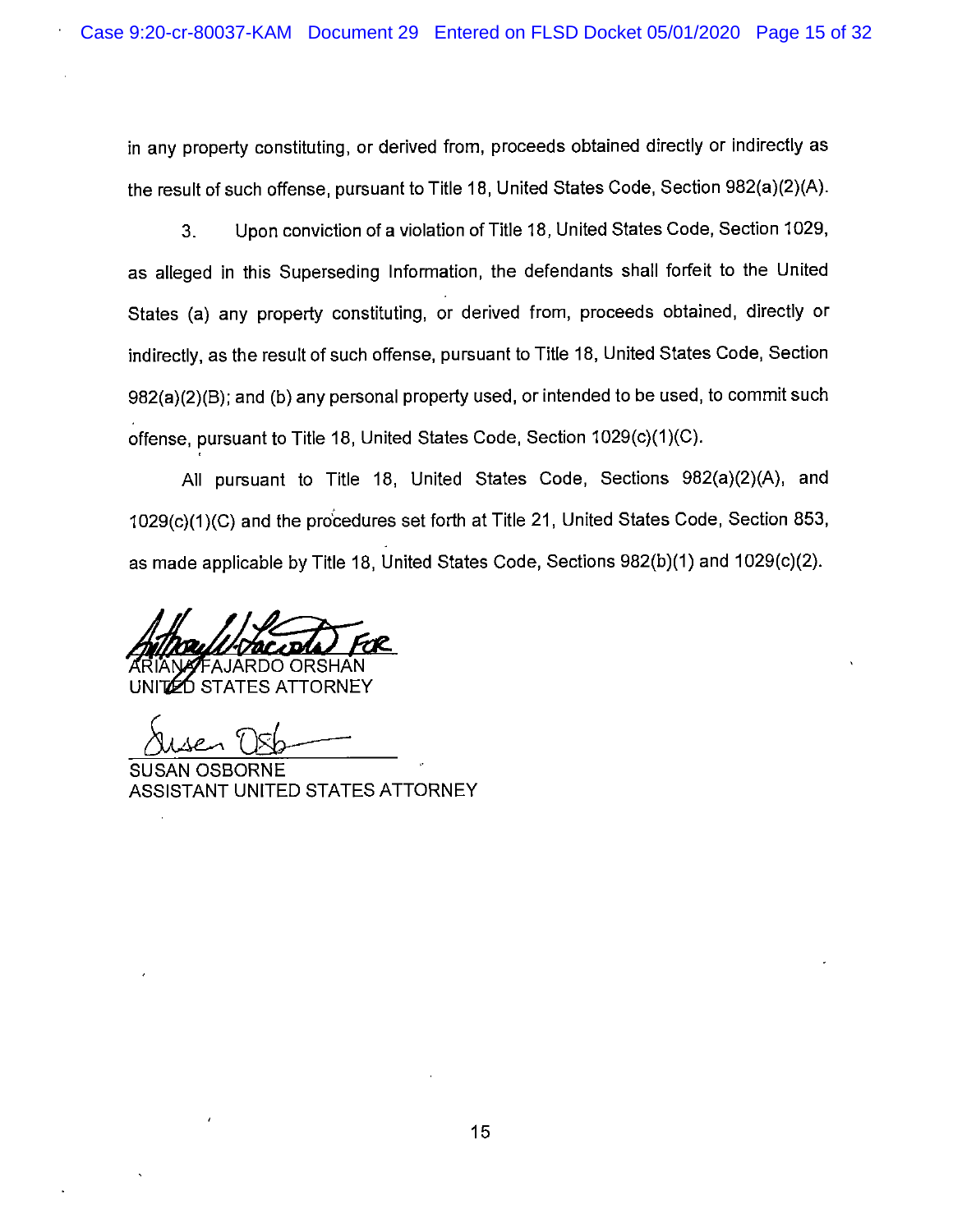#### UNITED STATES DISTRICT COURT SOUTHERN DISTRICT OF FLORIDA Case 9:20-cr-80037-KAM Document 29 Entered on FLSD Docket 05/01/2020 Page 16 of 32

UNITED STATES OF AMERICA **CASE NO.** 20-CR-80037-KAM(s)

**Superseding Case Information:** 

**v.** 

| SHAUMBRICA STUBBS, LUCLESSE                   |   |
|-----------------------------------------------|---|
| VERNESSE, SAMUEL CHARLES, IAN                 | ÷ |
| FELDER, DIERDRE DIXON, and SHAQUILLE ROBINSON |   |

# SHAUMBRICA STUBBS, LUCLESSE **CERTIFICATE OF TRIAL ATTORNEY**\*

|   | Defendant.                                                                                      |                                                                        |                              |     |
|---|-------------------------------------------------------------------------------------------------|------------------------------------------------------------------------|------------------------------|-----|
| 묘 | <b>Court Division:</b> (Select One)<br>Miami $\frac{\Box}{\Box}$ Key West<br>FTL WPB $\Box$ FTP | New Defendant(s) Number<br>of New Defendants Total<br>number of counts | Yes $\lfloor \sqrt{\rfloor}$ | No. |
|   |                                                                                                 |                                                                        |                              |     |

I do hereby certify tbat:

- I. I have carefully considered the allegations of the indictment, tbe number of defendants, the number of probable witnesses and the legal complexities of the Indictment/Information attached hereto.
- 2. I am aware that the information supplied on this statement will be relied upon by the Judges of this Court in setting their calendars and scheduling criminal trials under the mandate of the Speedy Trial Act, Title 28 U.S.C. Section 3161.

(Check only one) (Check only one)

- 3. Interpreter: (Yes or No) NO List language and/or dialect
- 4. This case will take 20 days for the parties to try.
- 5. Please check appropriate category and type of offense listed below:

| (Check only one) |  |
|------------------|--|
|------------------|--|

| $\rm II$<br>III<br>IV<br>V | to 5 days<br>0<br>6 to 10 days<br>to 20 days<br>11<br>$21$ to 60 days<br>61 days and over |          | Petty<br>Minor<br>Misdem.<br>Felony |    |
|----------------------------|-------------------------------------------------------------------------------------------|----------|-------------------------------------|----|
| 6.<br>If yes:              | Has this case been previously filed in this District Court? (Yes or No)                   |          |                                     | No |
|                            | Judge: (Attach copy of dispositive order)                                                 | Case No. |                                     |    |

Has a complaint been filed in this matter? (Yes or No) No

If yes: Magistrate Case No. 20-MJ-08116-WM, 20-MJ-08070-BER, 20-MJ-08086-DLB

20 from the District of

Related Miscellaneous numbers:

Defendant(s) in federal custody as of

Defendant(s) in state custody as of Rule

| Is this a potential death penalty case? (Yes or No) | No. |
|-----------------------------------------------------|-----|

- 7. Does this case originate from a matter pending in the Central Region of the U.S. Attorney's Office prior to August 9, 2013 (Mag. Judge Alicia O. Valle)?  $Y_{\text{es}} \Box$  No  $\Box$
- 8. Does this case originate from a matter pending in tbe Northern Region US Attorneys Office prior to August 9, 2013 (Mag. Judge Alicia O. Valle) ?<br>
Does this case originate from a matter pending in the Northern Region US Attorneys Officiant of August 8, 2014 (Mag. Judge Shaniek Maynard)?<br>  $\chi$  or  $\Box$  No  $\Box$

~rsusAN R. OSBORNE ASSISTANT UNITED STATES ATTORNEY

\*Penalty Sheet(s) attached Court ID No. A5500797

Um

3/17/20, 3/17/20, 3/17/20, 2/18/20, 2/26/20, 2/26/20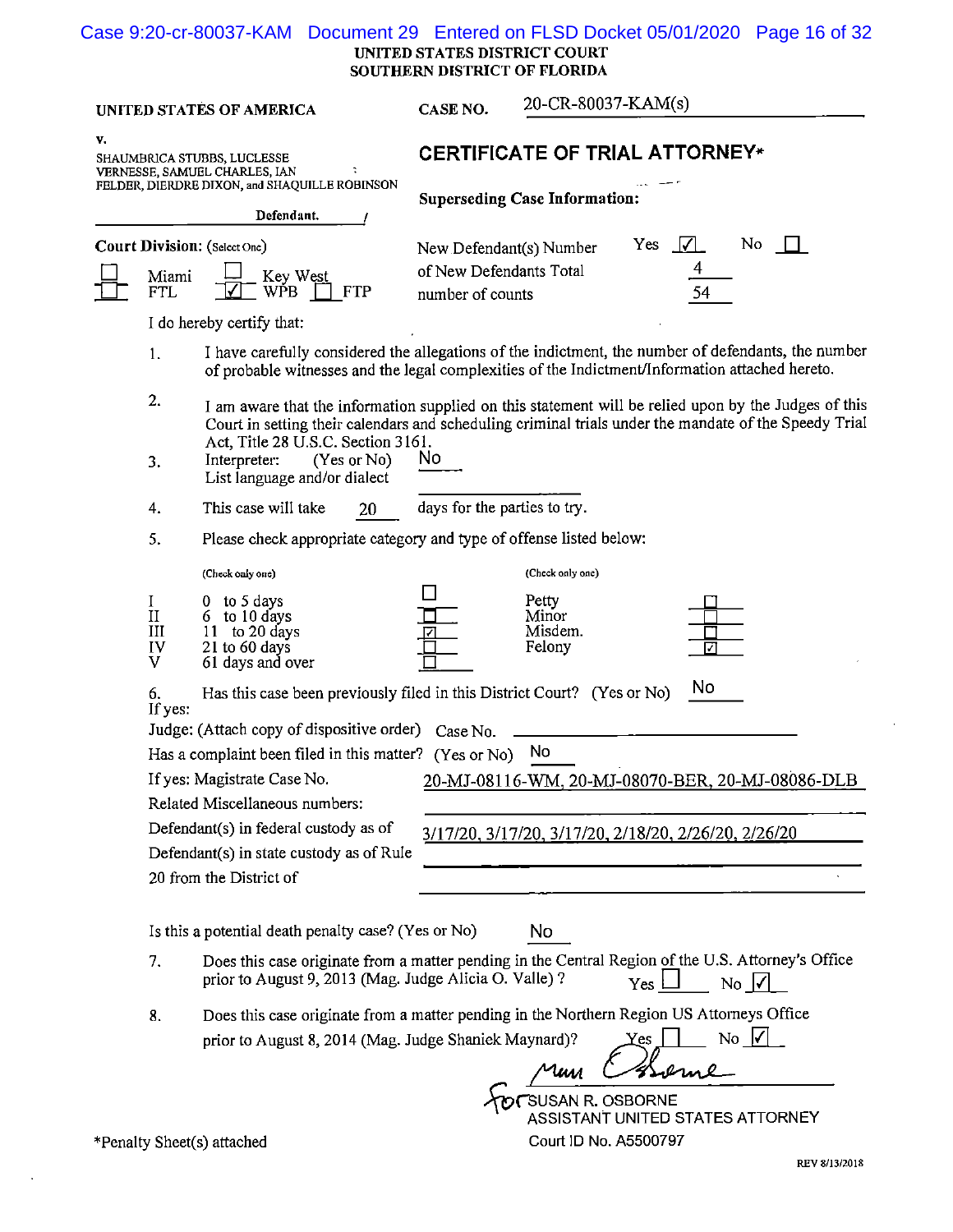# **PENAL TY SHEET**

# **Defendant's Name: DIERDRE DIXON**  Case No: 20-80037-CR-MARRA/MATTHEWMAN(s)

Count#: 1

Conspiracy to Commit Bank Fraud

Title 18, United States Code, Section 1349

\* **Max.Penalty:** up to 30 years of imprisonment; up to 5 years of supervised release; up to a \$1,000,000 fine or twice the gross gain or loss, and a niandatory \$100 special assessment

I

Count#: 2

Conspiracy to Commit Access Device Fraud '

Title 18, United States Code, Section 1029(b)(2)

\* **Max.Penalty:** up to 5 years of imprisonment; up to 3! years of supervised release; up to a \$250,000 fine or twice the gross gain or loss, and a mandatory \$100 special assessment

| Counts #: 19, 20, 21, 23                   |  |
|--------------------------------------------|--|
| <b>Bank Fraud</b>                          |  |
| Title 18, United States Code, Section 1344 |  |

\* **Max.Penalty:** up to 30 years of imprisonment; up to 5 years of supervised release; up to a \$1,000,000 fine or twice the gross gain or loss, and a mandatory \$100 special assessment

Count 30 Access Device Fraud Title 18, United States Code, Section 1029(a)(2)

\* **Max.Penalty:** up to 10 years of imprisonment; up to 3 years of supervised release; up to a \$250,000 fine or twice the gross gain or loss, and a mandatory \$100 special assessment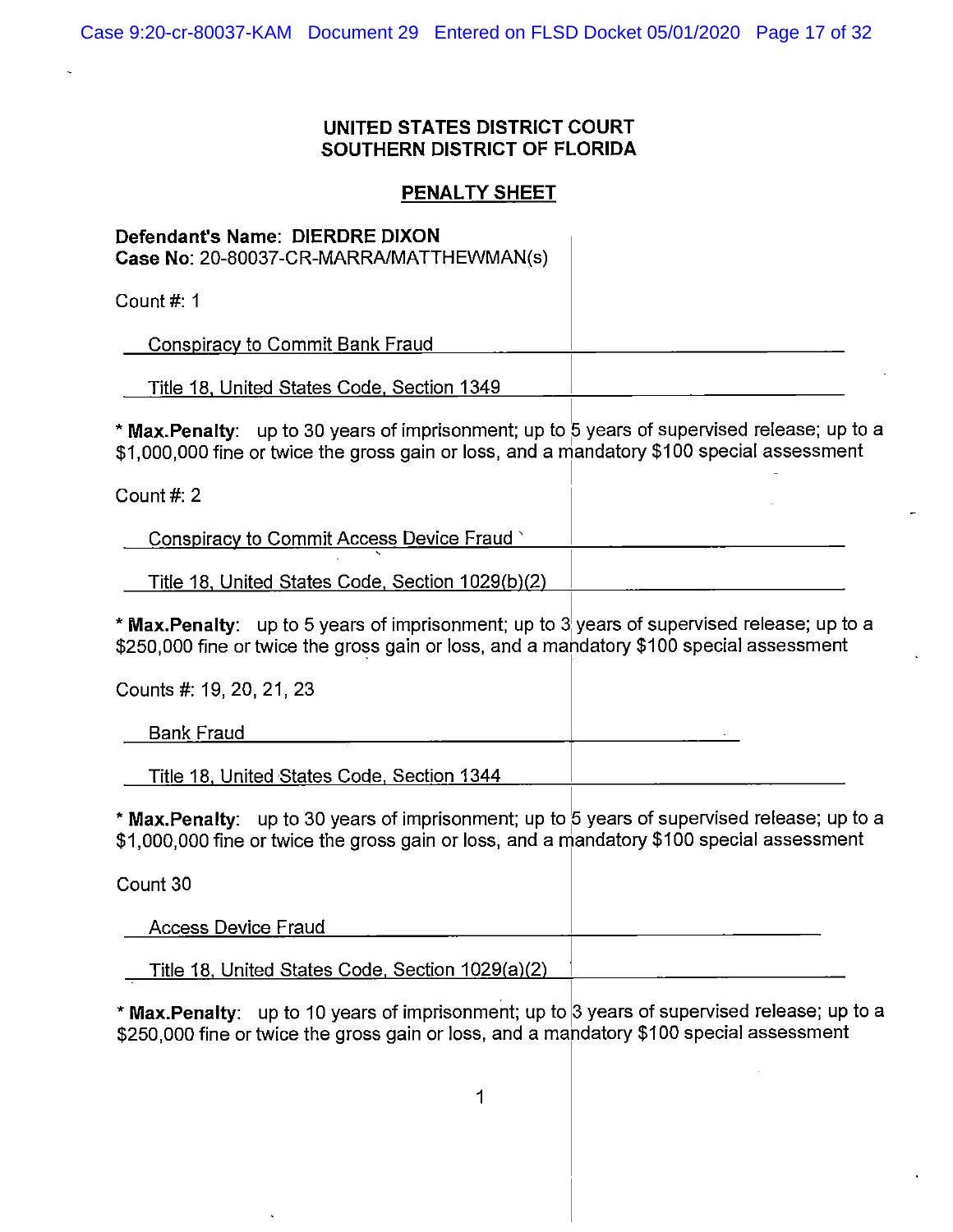Counts#: 48, 49, 50, 52

**Aggravated Identity Theft** 

Title 18, United States Code, Section 1028A

\* **Max.Penalty:** a mandatory 2 year sentence, to be served consecutively to any other count of conviction, up to 1 year of supervised release; a \$250,000 fine or twice the gross gain or loss, and a mandatory \$100 special assessment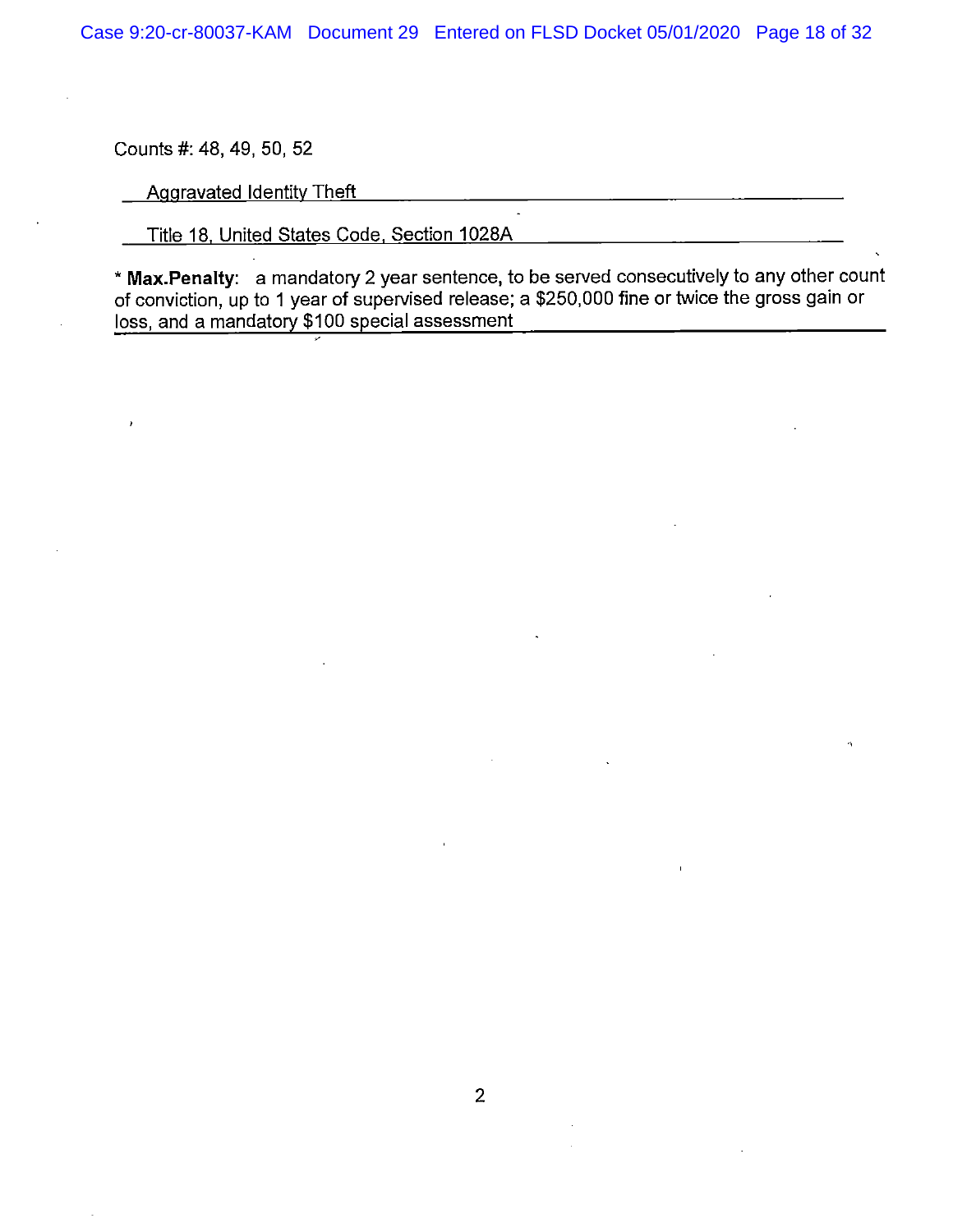# **PENAL TY SHEET**

# **Defendant's Name: SAMUEL CHARLES**

**Case No:** 20-80037-CR-MARRA/MATTHEWMAN(s)

Count#: 1

Conspiracy to Commit Bank Fraud

Title 18, United States Code, Section 1349

\* **Max.Penalty:** up to 30 years of imprisonment; up to 5 years of supervised release; up to a \$1,000,000 fine or twice the gross gain or loss, and a mandatory \$100 special assessment

<u> 1989 - Johann Stein, mars an deutscher Stein († 1989)</u>

 $\mathbb{Z}^2$ 

Count#: 2

Conspiracy to Commit Access Device Fraud

Title 18, United States Code. Section 1029(b)(2)

\* **Max.Penalty:** up to 5 years of imprisonment; up to 3 years of supervised release; up to a \$250,000 fine or twice the gross gain or loss, and a mandatory \$100 special assessment

Counts#: 7, 11

Bank Fraud

Title 18 United States Code Section 1344

\* **Max.Penalty:** up to 30 years of imprisonment; up to 5 years of supervised release; up to a \$1,000.000 fine or twice the gross gain or loss, and a mandatory \$100 special assessment

Count 28

Access Device Fraud

Title 18. United States Code. Section 1029(a)(2)

\* **Max.Penalty:** up to 10 years of imprisonment; up to 3 years of supervised release; up to a \$250,000 fine or twice the gross gain or loss, and a mandatory \$100 special assessment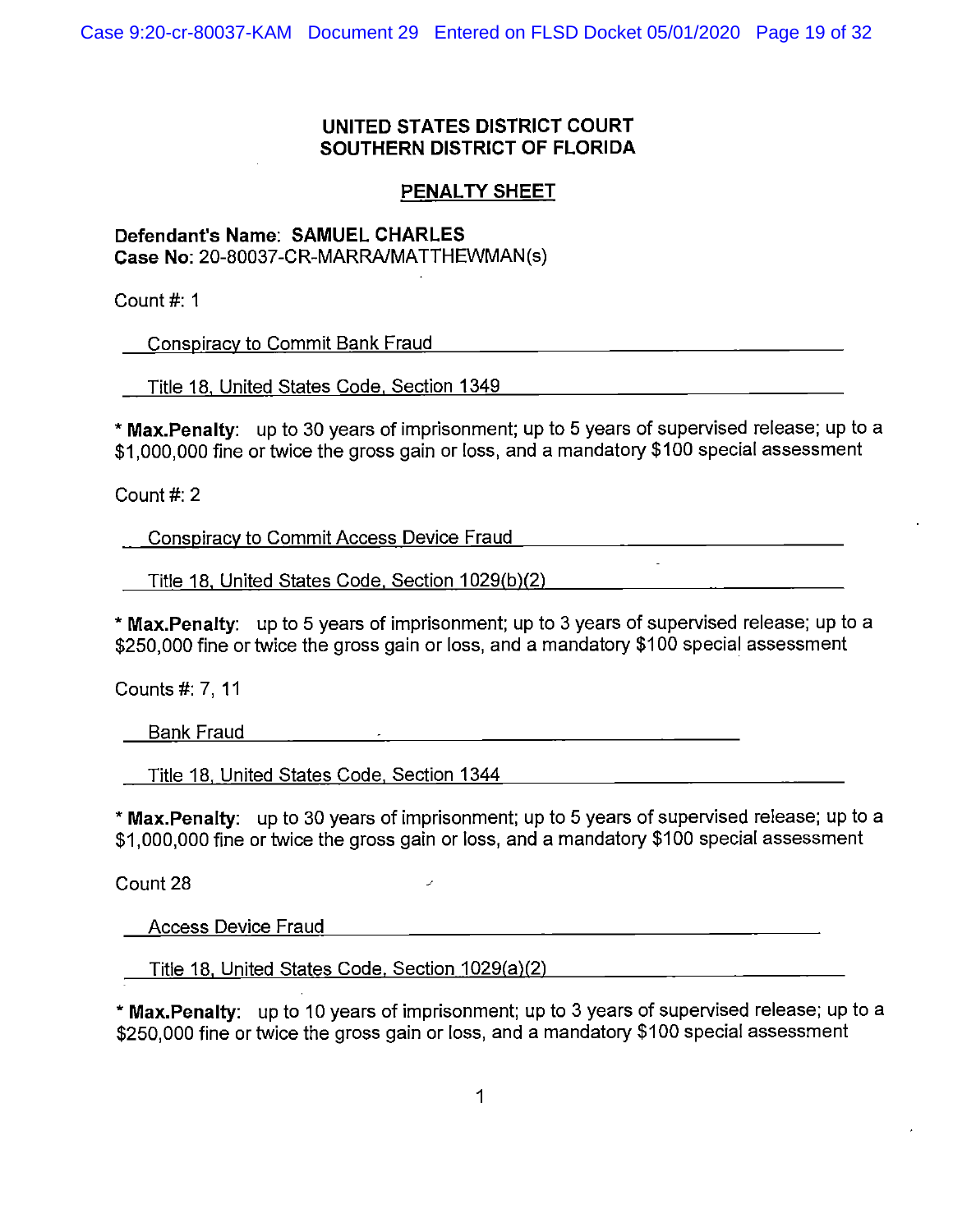Counts #: 36, 40

Aggravated Identity Theft

Title 18, United States Code, Section 1028A

\* **Max.Penalty:** a mandatory 2 year sentence, to be served consecutively to any other count of conviction, up to 1 year of supervised release; a \$250,000 fine or twice the gross gain or loss, and a mandatory \$100 special assessment

<u> 1989 - Andrea Stadt, amerikansk politiker (d. 1989)</u>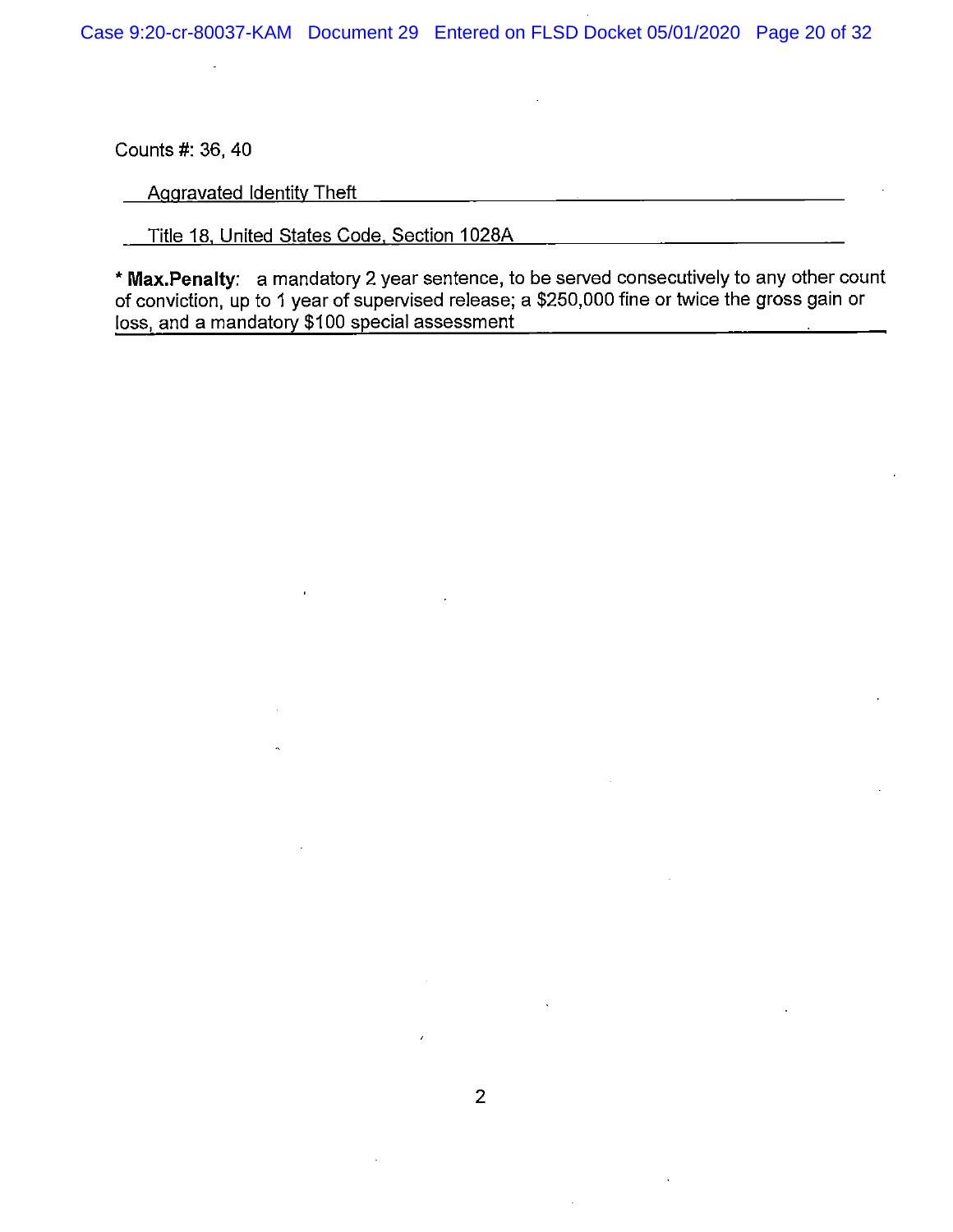# **PENAL TY SHEET**

# **Defendant's Name: LUCLESSE VERNESSE Case No:** 20-80037-CR-MARRA/MATTHEWMAN(s)

Count#: 1

Conspiracy to Commit Bank Fraud

Title 18, United States Code, Section 1349

\* **Max.Penalty:** up to 30 years of imprisonment; up to 5 years of supervised release; up to a \$1,000,000 fine or twice the gross gain or loss, and a mandatory \$100 special assessment

\_J

Count#: 2

Conspiracy to Commit Access Device Fraud

Title 18, United States Code, Section 1029(b)(2) \_\_\_\_\_\_\_\_\_\_\_\_\_\_\_\_\_\_\_\_\_\_\_\_\_\_\_\_\_\_\_

\* **Max.Penalty:** up to 5 years of imprisonment; up to 3 years of supervised release; up to a \$250,000 fine or twice the gross gain or loss, and a mandatory \$100 special assessment

Counts #: 4, 5, 6, 8, 10, 15

Bank Fraud

Title 18, United States Code, Section 1344

\* **Max.Penalty:** up to 30 years of imprisonment; up to 5 years of supervised release; up to a \$1,000,000 fine or twice the gross gain or loss, and a mandatory \$100 special assessment

Count 27

Access Device Fraud

Title 18, United States Code, Section 1029(a)(2)

\* Max.Penalty: up to 10 years of imprisonment; up to 3 years of supervised release; up to a \$250,000 fine or twice the gross gain or loss, and a mandatory \$100 special assessment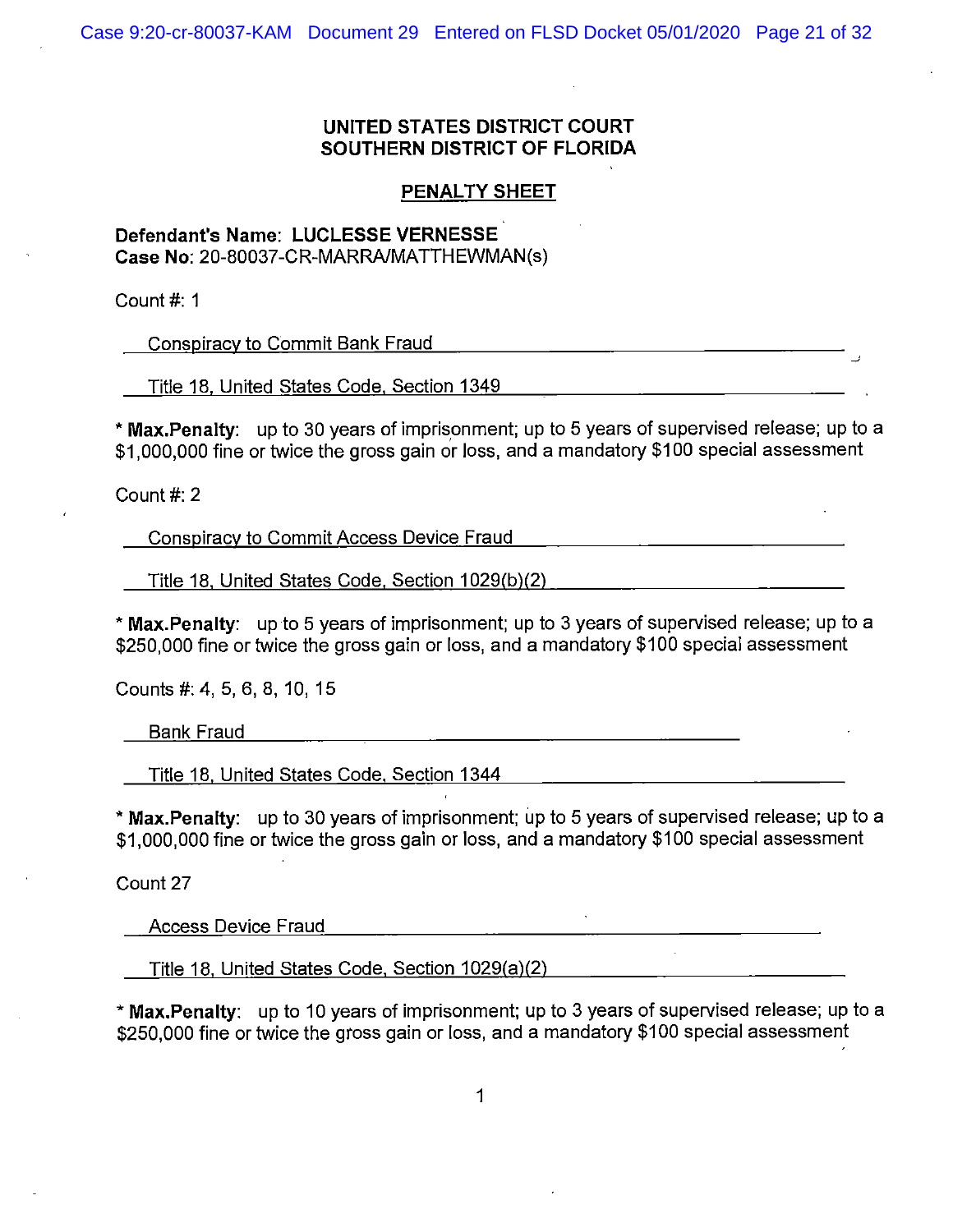Counts#: 33, 34, 35, 37, 39, 44

Aggravated Identity Theft

 $\overline{a}$ 

Title 18, United States Code, Section 1028A

\* **Max.Penalty:** a mandatory 2 year sentence, to be served consecutively to any other count of conviction, up to 1 year of supervised release; a \$250,000 fine or twice the gross gain or loss, and a mandatory \$100 special assessment

<u> 1980 - Johann Barbara, martxa alemaniar a</u>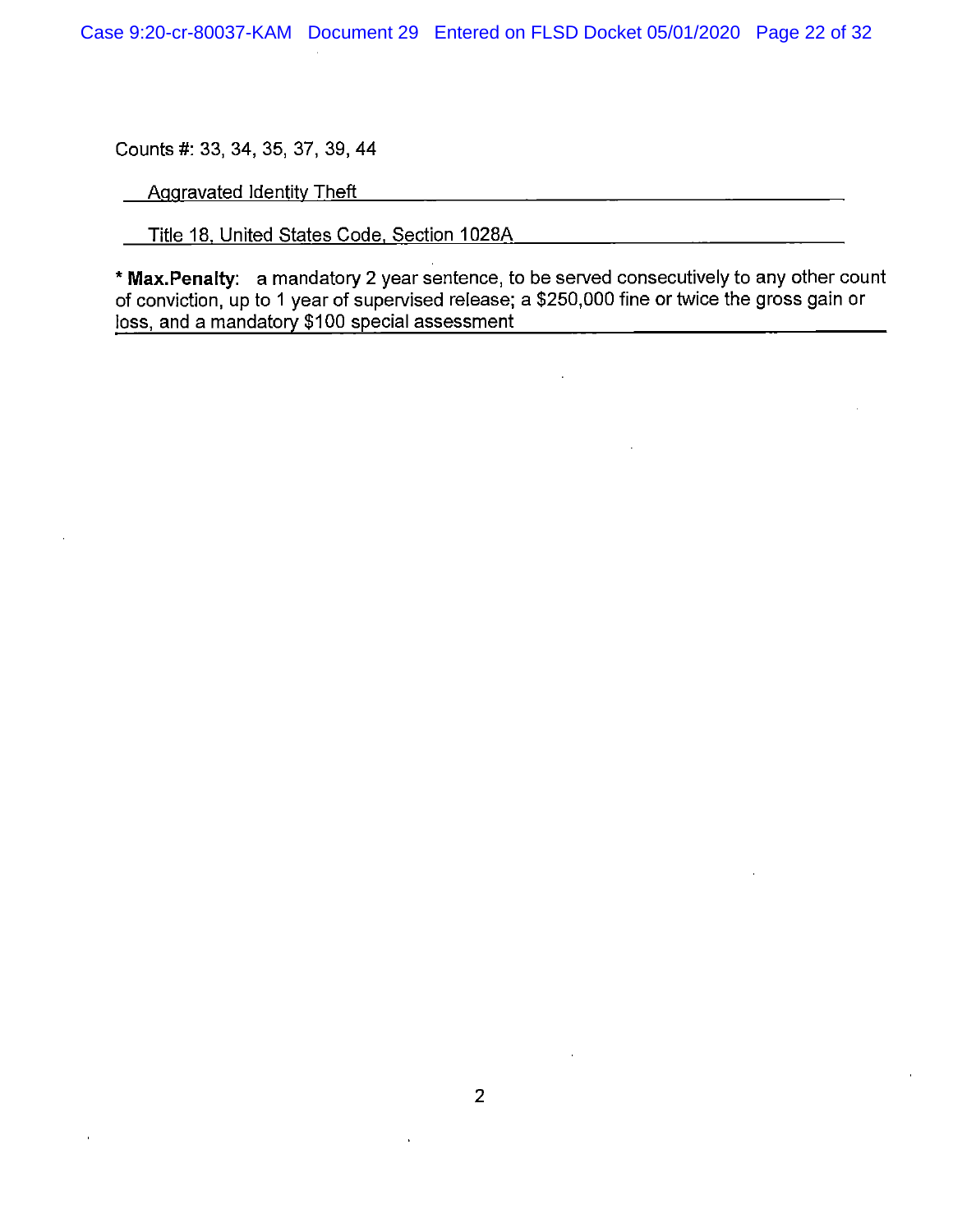# **PENAL TY SHEET**

# **Defendant's Name: SHAUMBRICA STUBBS**

**Case No:** 20-80037-CR-MARRA/MATTHEWMAN(s)

Count#: 1

Conspiracy to Commit Bank Fraud

Title 18, United States Code, Section 1349

\* **Max.Penalty:** up to 30 years of imprisonment; up to 5 years of supervised release; up to a \$1,000,000 fine or twice the gross gain or loss, and a mandatory \$100 special assessment

Count#: 2

Conspiracy to Commit Access Device Fraud

Title 18, United States Code. Section 1029(b)(2)

\* **Max.Penalty:** up to 5 years of imprisonment; up to 3 years of supervised release; up to a \$250,000 fine or twice the gross gain or loss, and a mandatory \$100 special assessment

Counts#: 3, 16, 18

Bank Fraud

Title 18. United States Code, Section 1344

\* **Max.Penalty:** up to 30 years of imprisonment; up to 5 years of supervised release; up to a \$1,000,000 fine or twice the gross gain or loss, and a mandatory \$100 special assessment

Count 26

Access Device Fraud

Title 18. United States Code. Section 1029(a)(2)

\* **Max.Penalty:** up to 10 years of imprisonment; up to 3 years of supervised release; up to a \$250,000 fine or twice the gross gain or loss, and a mandatory \$100 special assessment

<u> 1980 - Jan James James, politik eta politik eta politik eta politik eta politik eta politik eta politik eta p</u>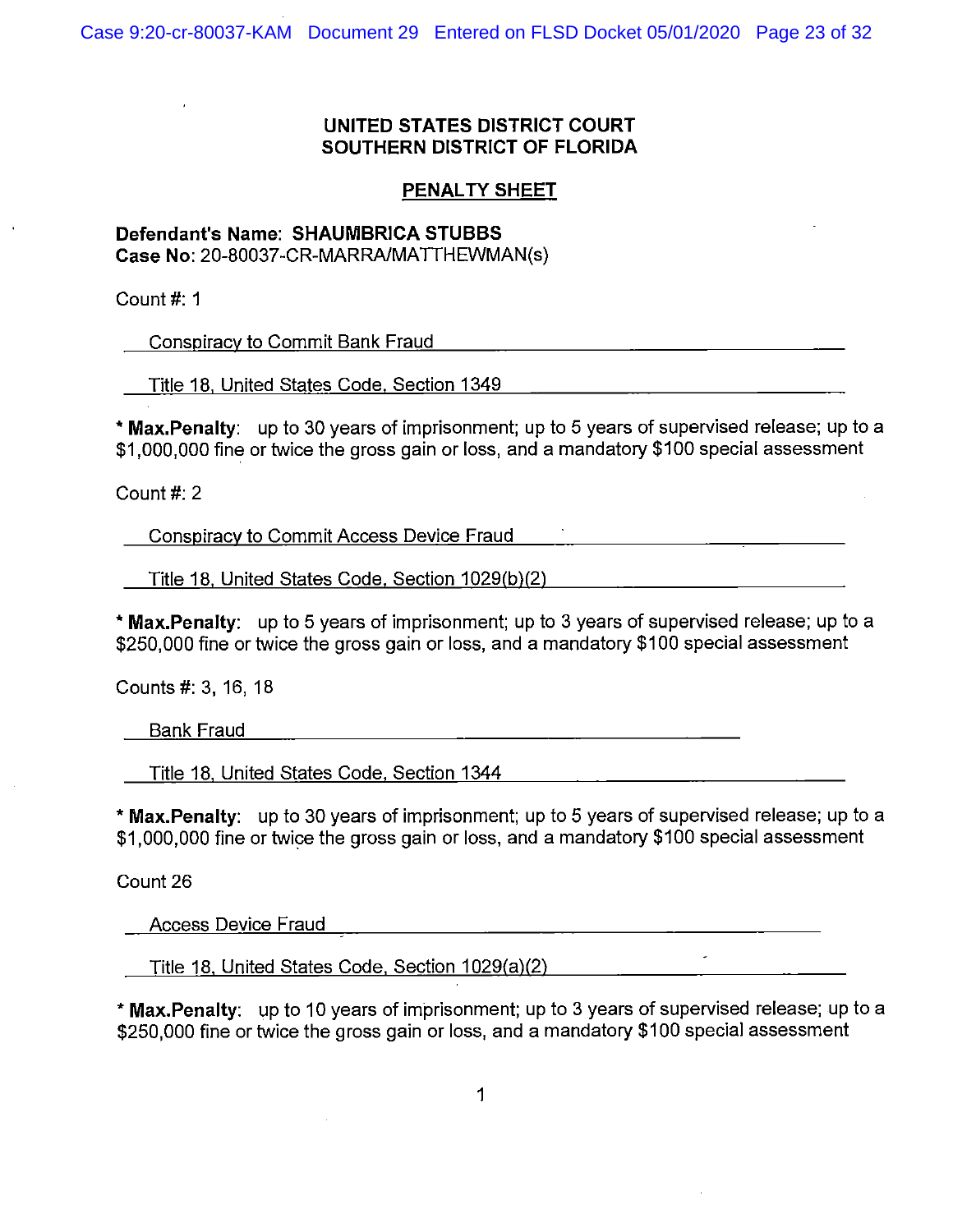Counts#: 32, 45, 47

Aggravated Identity Theft

Title 18, United States Code, Section 1028A

\* **Max.Penalty:** a mandatory 2 year sentence, to be served consecutively to any other count of conviction, up to 1 year of supervised release; a \$250,000 fine or twice the gross gain or loss, and a mandatory \$100 special assessment

 $\overline{\mathcal{L}}$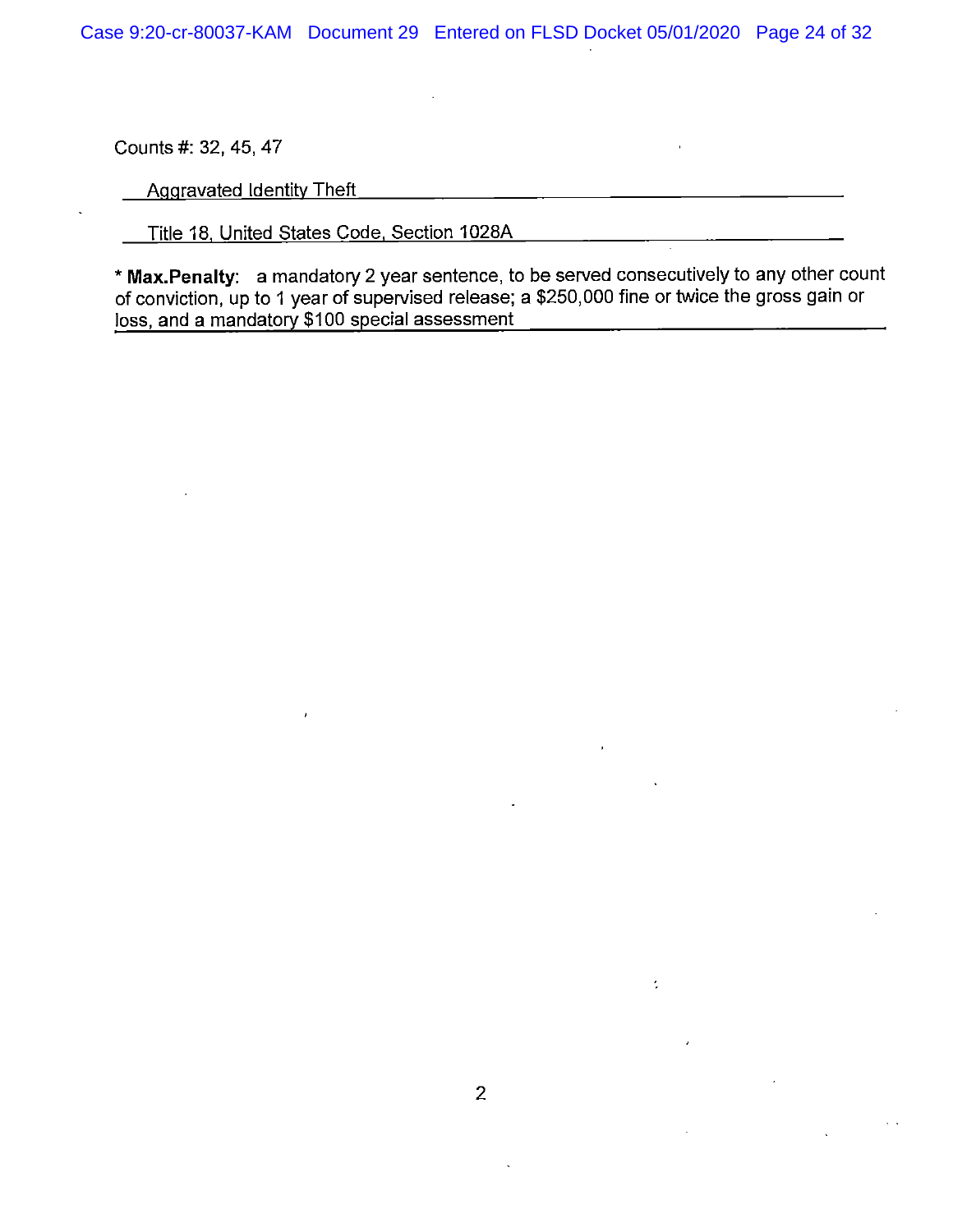# **PENAL TY SHEET**

**Defendant's Name: IAN FELDER Case No:** 20-80037-CR-MARRA/MATTHEWMAN(s)

Count#: 1

Conspiracy to Commit Bank Fraud

Title 18, United States Code, Section 1349

\* Max.Penalty: up to 30 years of imprisonment; up to 5 years of supervised release; up to a \$1,000,000 fine or twice the gross gain or loss, and a mandatory \$100 special assessment

Count#: 2

Conspiracy to Commit Access Device Fraud

Title 18. United States Code, Section 1029(b)(2)

\* **Max.Penalty:** up to 5 years of imprisonment; up to 3 years of supervised release; up to a \$250,000 fine or twice the gross gain or loss, and a mandatory \$100 special assessment

Counts#: 9, 12, 13, 14

Bank Fraud

Title 18, United States Code, Section 1344

\* **Max.Penalty:** up to 30 years of imprisonment; up to 5 years of supervised release; up to a \$1,000,000 fine or twice the gross gain or loss, and a mandatory \$100 special assessment

 $\mathcal{L}_{\mathcal{A}}$  and the set of the set of the set of the set of the set of the set of the set of the set of the set of the set of the set of the set of the set of the set of the set of the set of the set of the set of the

Count 29

Access Device Fraud

Title 18, United States Code, Section 1029(a)(2)

\* Max. Penalty: up to 10 years of imprisonment; up to 3 years of supervised release; up to a \$250,000 fine or twice the gross gain or loss, and a mandatory \$100 special assessment

and the state of the state of the state of the state of the state of the state of the state of the state of th<br>The state of the state of the state of the state of the state of the state of the state of the state of the st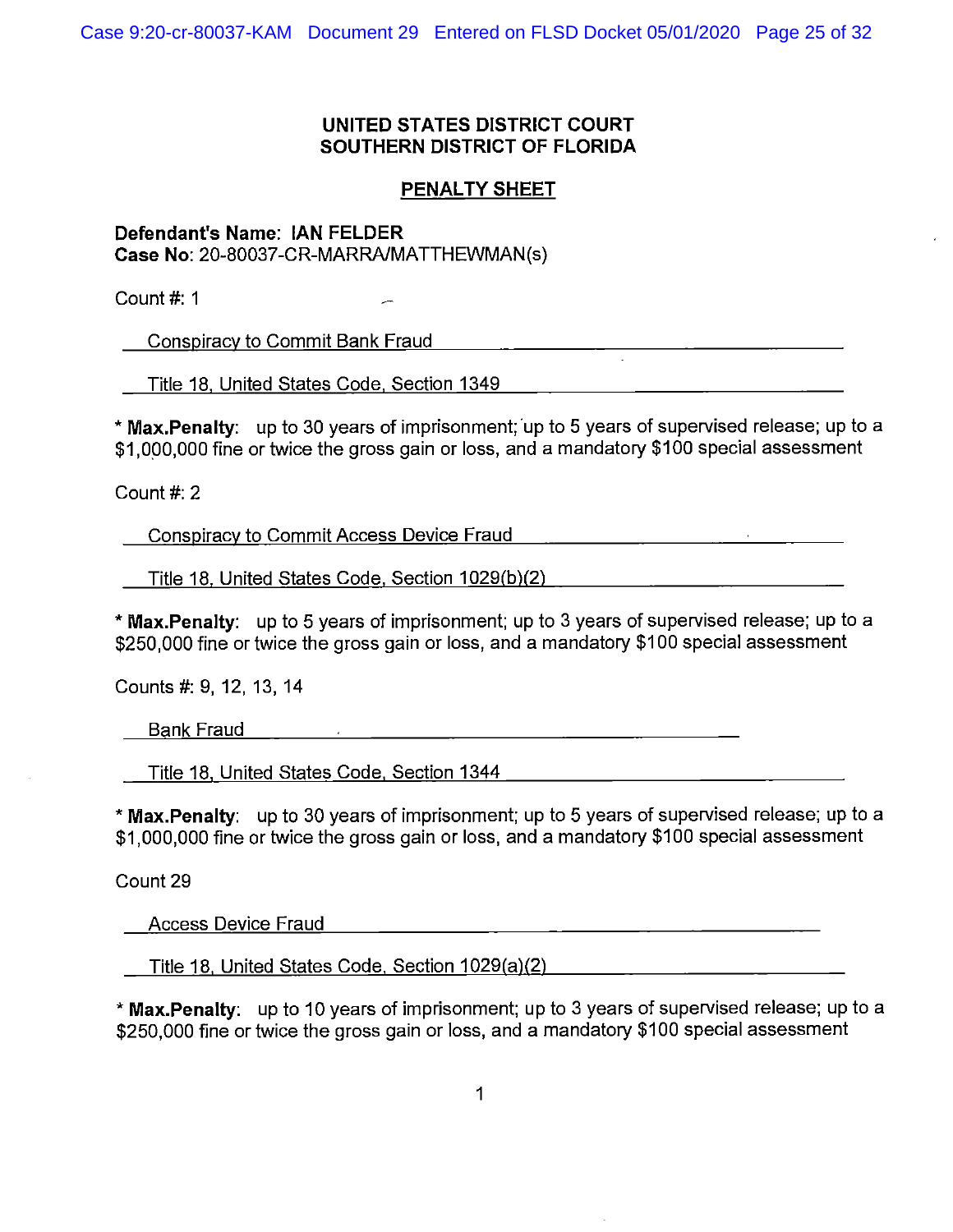Counts #: 38, 41, 42, 43

Ÿ.

Aggravated Identity Theft

Title 18, United States Code, Section 1028A

\* **Max.Penalty:** a mandatory 2 year sentence, to be served consecutively to any other count of conviction, up to 1 year of supervised release; a \$250,000 fine or twice the gross gain or loss, and a mandatory \$100 special assessment

and the state of the state of the state of the state of the state of the state of the state of the state of the

and the contract of the contract of the contract of the contract of the contract of the contract of the contract of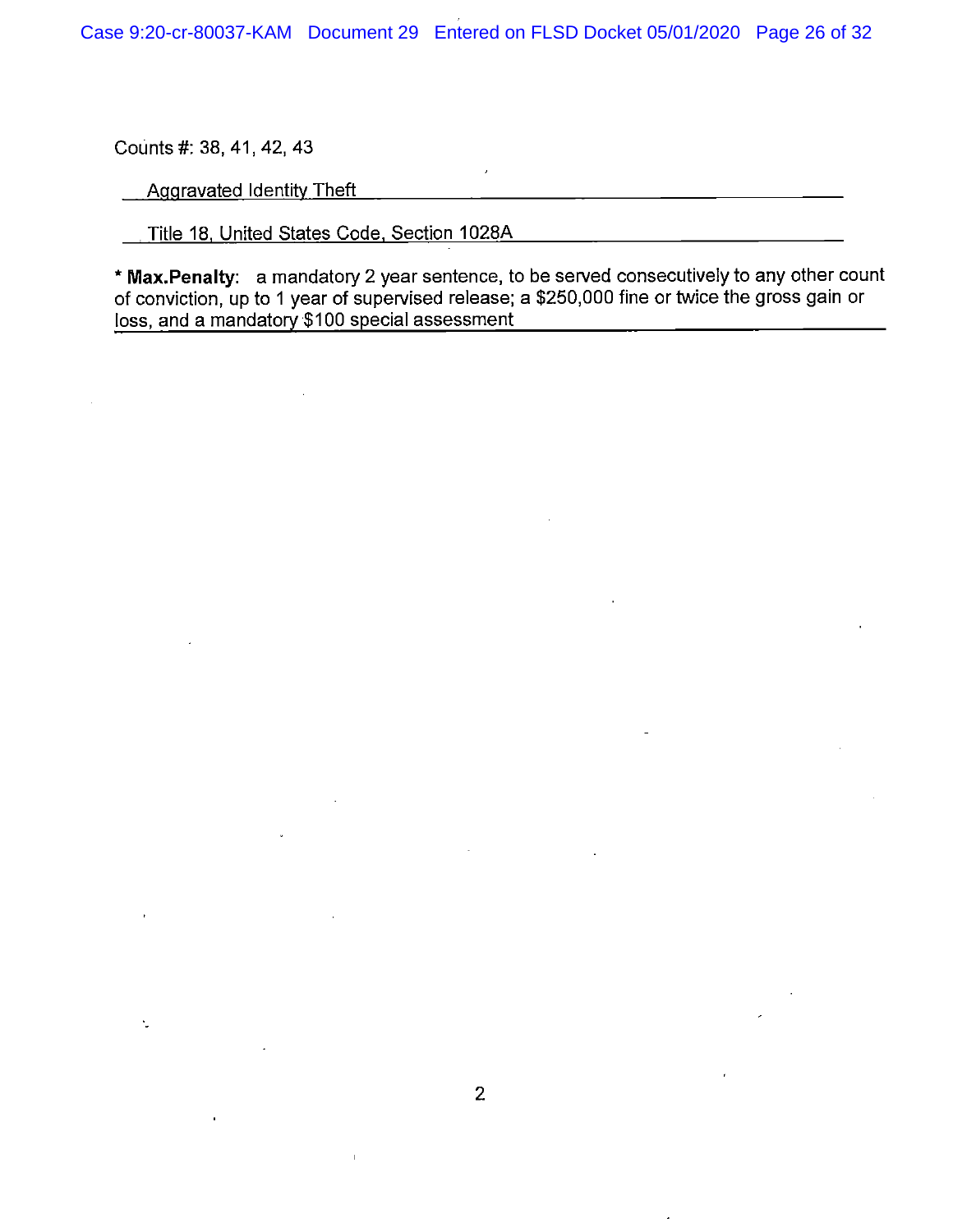# **PENALTY SHEET**

# **Defendant's Name: SHAQUILLE ROBINSON Case No:** 20-80037-CR-MARRA/MATTHEWMAN(s)

Count#: 1

Conspiracy to Commit Bank Fraud

Title 18, United States Code, Section 1349 [19] Title 18, United States Code, Section 1349

\* **Max.Penalty:** up to 30 years of imprisonment; up to 5 years of supervised release; up to a \$1,000,000 fine or twice the gross gain or loss, and a mandatory \$100 special assessment

Count#: 2

Conspiracy to Commit Access Device Fraud

Title 18, United States Code, Section 1029(b)(2) [10] Title 18, United States Code, Section 1029(b)(2)

\* **Max.Penalty:** up to 5 years of im'prisonment; up to 3 years of supervised release; up to a \$250,000 fine or twice the gross gain or loss, and a mandatory \$100 special assessment

<u> 1980 - Johann John Stone, mars eta industrial eta industrial eta industrial eta industrial eta industrial e</u>

Counts#: 17, 22, 24, 25

Bank Fraud

Title 18, United States Code, Section 1344

\* **Max.Penalty:** up to 30 years of imprisonment; up to 5 years of supervised release; up to a \$1,000,000 fine or twice the gross gain or loss, and a mandatory \$100 special assessment

Count 31

Access Device Fraud

Title 18, United States Code. Section 1029(a)(2)

\* **Max.Penalty:** up to 10 years of imprisonment; up to 3 years of supervised release; up to a \$250,000 fine or twice the gross gain or loss, and a mandatory \$100 special assessment

<u> 1989 - Jan Sterling von Berger von Berger von Berger von Berger von Berger von Berger von Berger von Berger</u>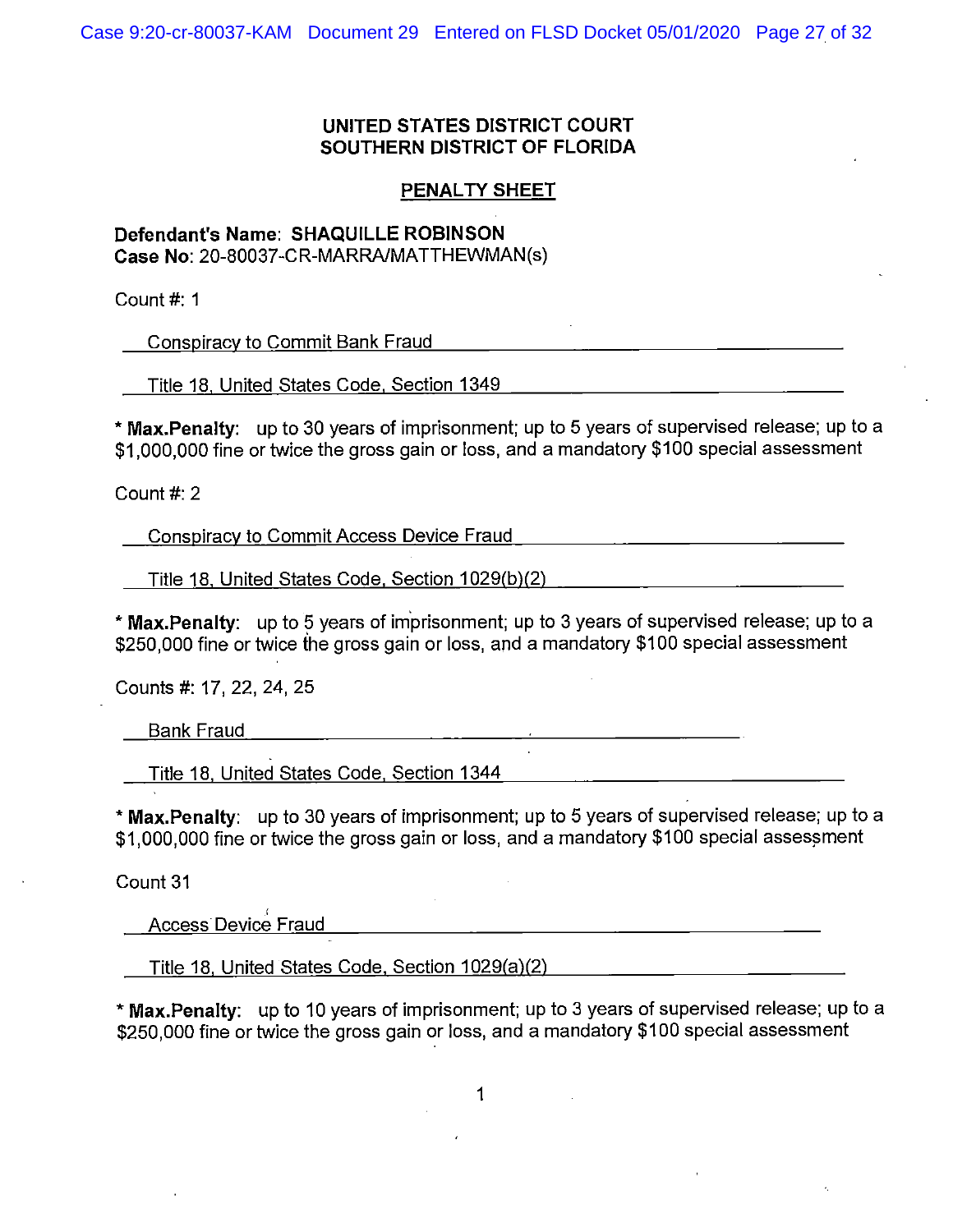Counts#: 46, 51, 53, 54

Aggravated Identity Theft'

Title 18, United States Code, Section 1028A

 $\hat{t}$ 

\* **Max.Penalty:** a mandatory 2 year sentence, to be served consecutively to any other count of conviction, up to 1 year of supervised release; a \$250,000 fine or twice 'the gross gain or loss, and a mandatory \$100 special assessment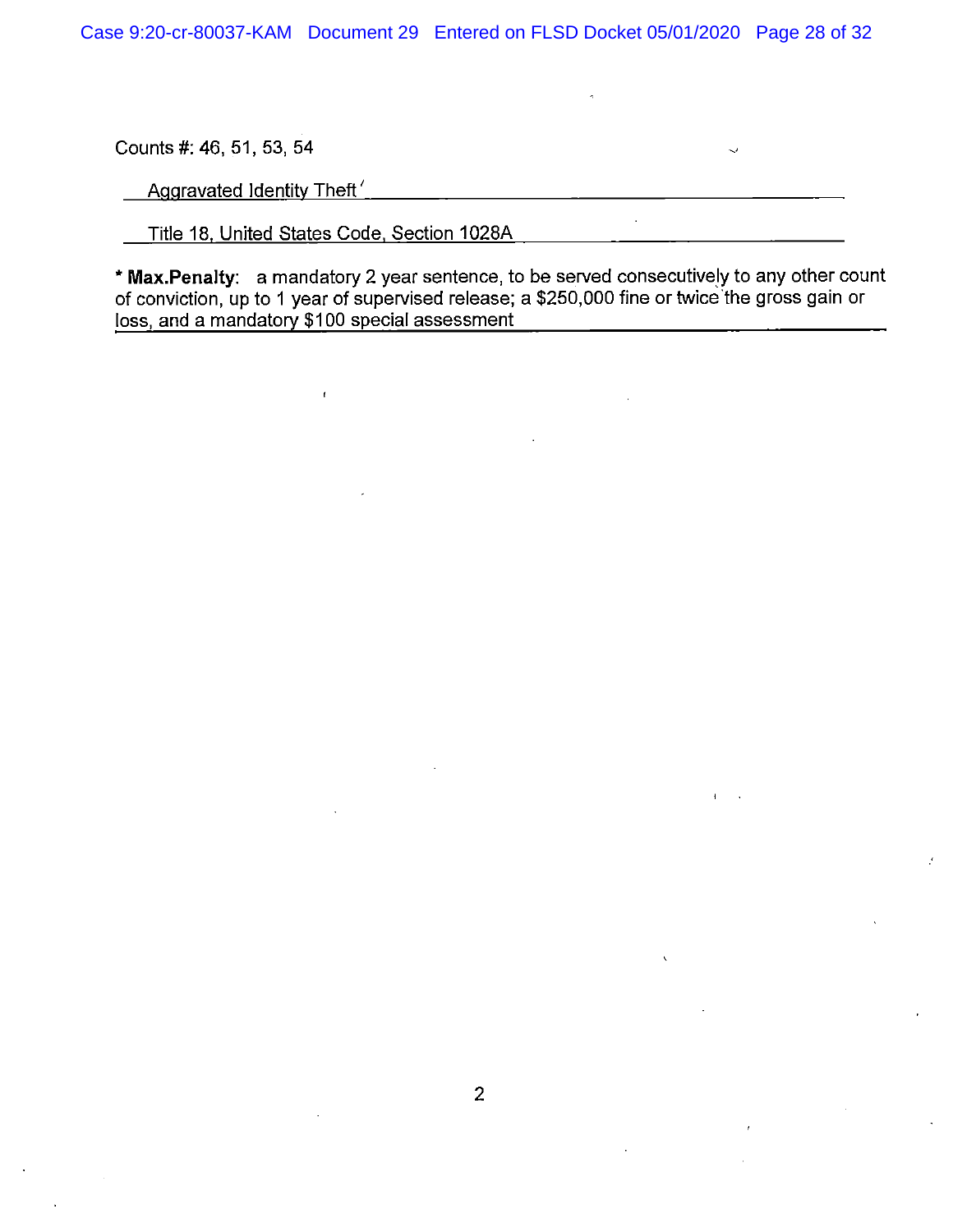Case 9:20-cr-80037-KAM Document 29 Entered on FLSD Docket 05/01/2020 Page 29 of 32

AO 455 (Rev. 01/09) Waiver of an Indictment

# UNITED STATES DISTRICT COURT

for the

Southern District of Florida

) ) ) ) )

United States of America

v.

DIERDRE DIXON,

Case No. 20-80037-Marra/Matthewman(s)

*Defendant* 

#### **WAIVER OF AN INDICTMENT**

I understand that I have been accused of one or more offenses punishable by imprisonment for more than one year. I was advised in open court of my rights and the nature of the proposed charges against me.

 $\mathbf{r}$ 

After receiving this advice, I waive my right to prosecution by indictment and consent to prosecution by information.

example of the contract of the contract of the contract of the contract of the contract of the contract of the contract of the contract of the contract of the contract of the contract of the contract of the contract of the

*Signature of defendant's attorney* 

Kristy Militello

*Printed name of defendant's attorney* 

*Judge 's signature* 

Bruce Reinhart, United States Magistrate Judge *Judge-'s printed name and title*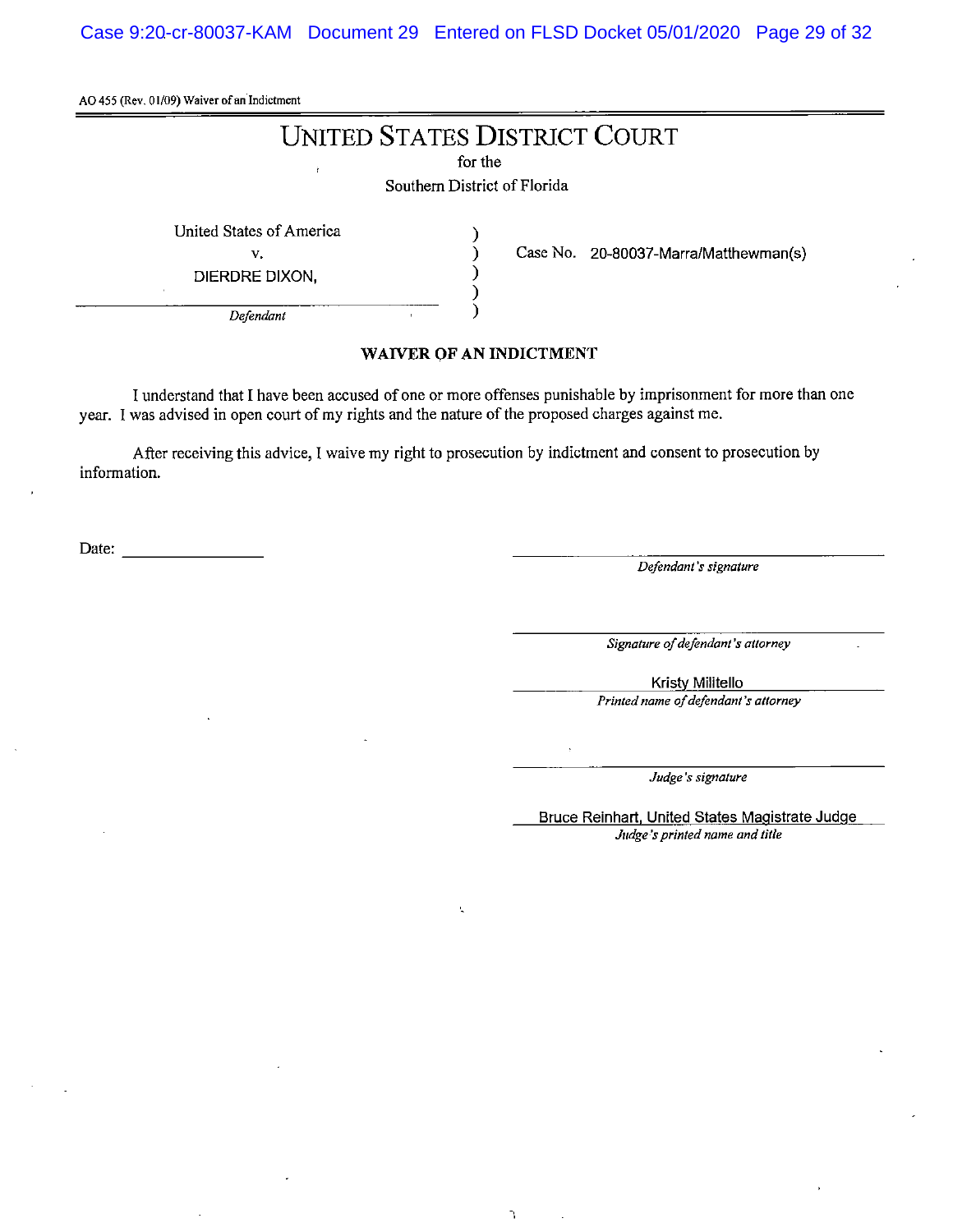Case 9:20-cr-80037-KAM Document 29 Entered on FLSD Docket 05/01/2020 Page 30 of 32

AO 455 (Rev. 01/09) Waiver of an Indictment

# **UNITED STATES DISTRICT COURT**

for the

Southern District of Florida

) ) ) ) )

United States of America

V.

SAMUEL CHARLES,

Case No. 20-80037-Marra/Matthewman(s)

*Defendant* 

#### **WANER OF AN INDICTMENT**

I understand that I have been accused of one or more offenses punishable by imprisonment for more than one year. I was advised in open court of my rights and the nature of the proposed charges against me.

After receiving this advice, I waive my right to prosecution by indictment and consent to prosecution by information.

Date: \_\_\_\_\_\_\_ \_

J

*Defendant's signature* 

*Signature of defendant's attorney* 

Zelika Bozanic

*Printed name of defendant's attorney* 

*Judge's signature* 

Bruce Reinhart. United States Magistrate Judge *Judge's printed name and title*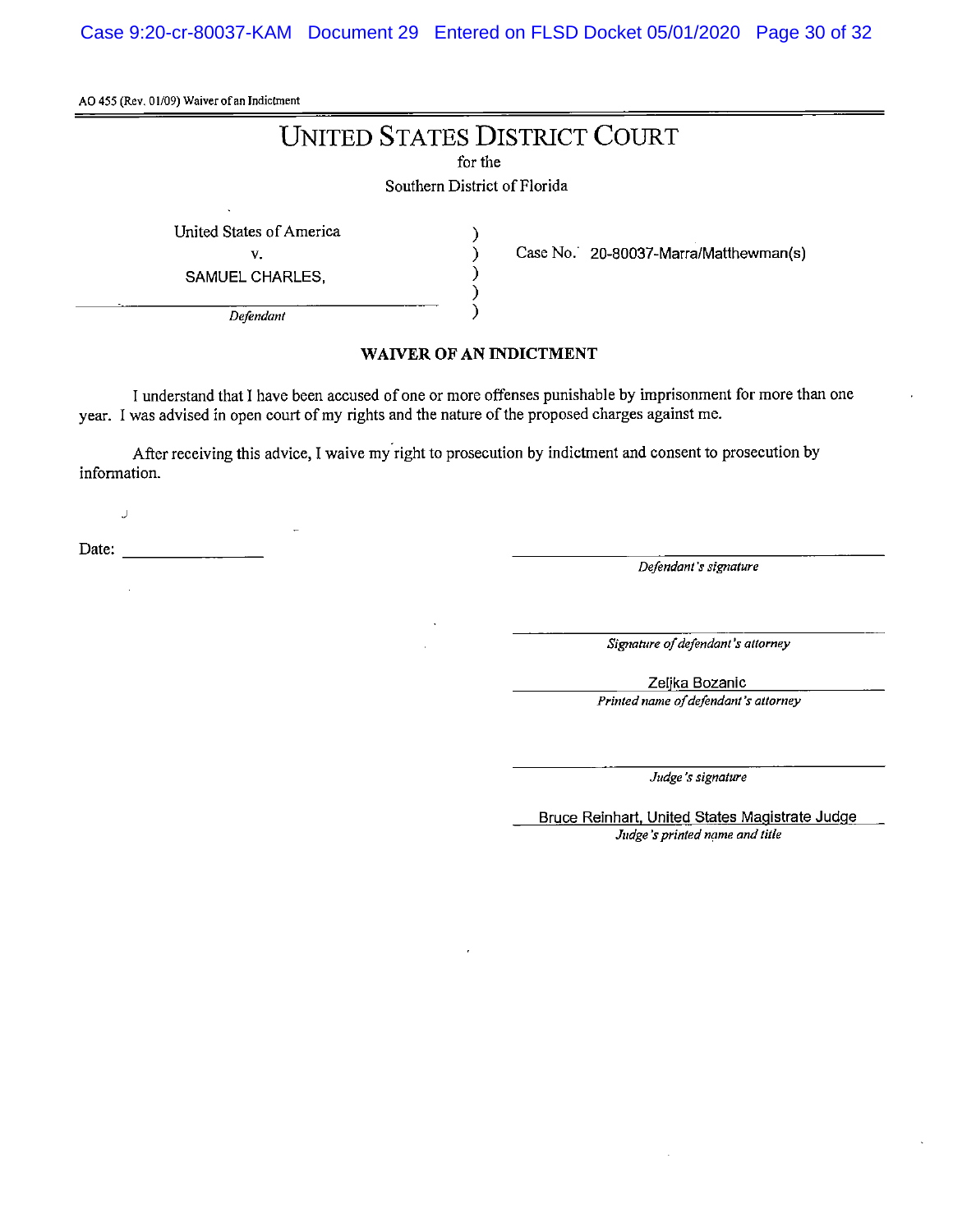Case 9:20-cr-80037-KAM Document 29 Entered on FLSD Docket 05/01/2020 Page 31 of 32

AO 455 (Rev. 01/09) Waiver of an Indictment

# UNITED STATES DISTRICT COURT

for the

Southern District of Florida

) ) ) ) )

United States of America

v.

!AN FELDER,

Case No. 20-80037-Marra/Matthewman(s)

*Defendant* 

#### **WAIVER OF AN INDICTMENT**

I understand that I have been accused of one or more offenses punishable by imprisonment for more than one year. I was advised in open court of my rights and the nature of the proposed charges against me.

After receiving this advice, I waive my right to prosecution by indictment and consent to prosecution by information.

Date: -------- *Defendant's signature* 

*Signature of defendant's attorney* 

Peter Patanzo

*Printed name of defendant's attorney* 

*Judge's signature* 

Bruce Reinhart, United States Magistrate Judge *Judge 'sprinted name and title*